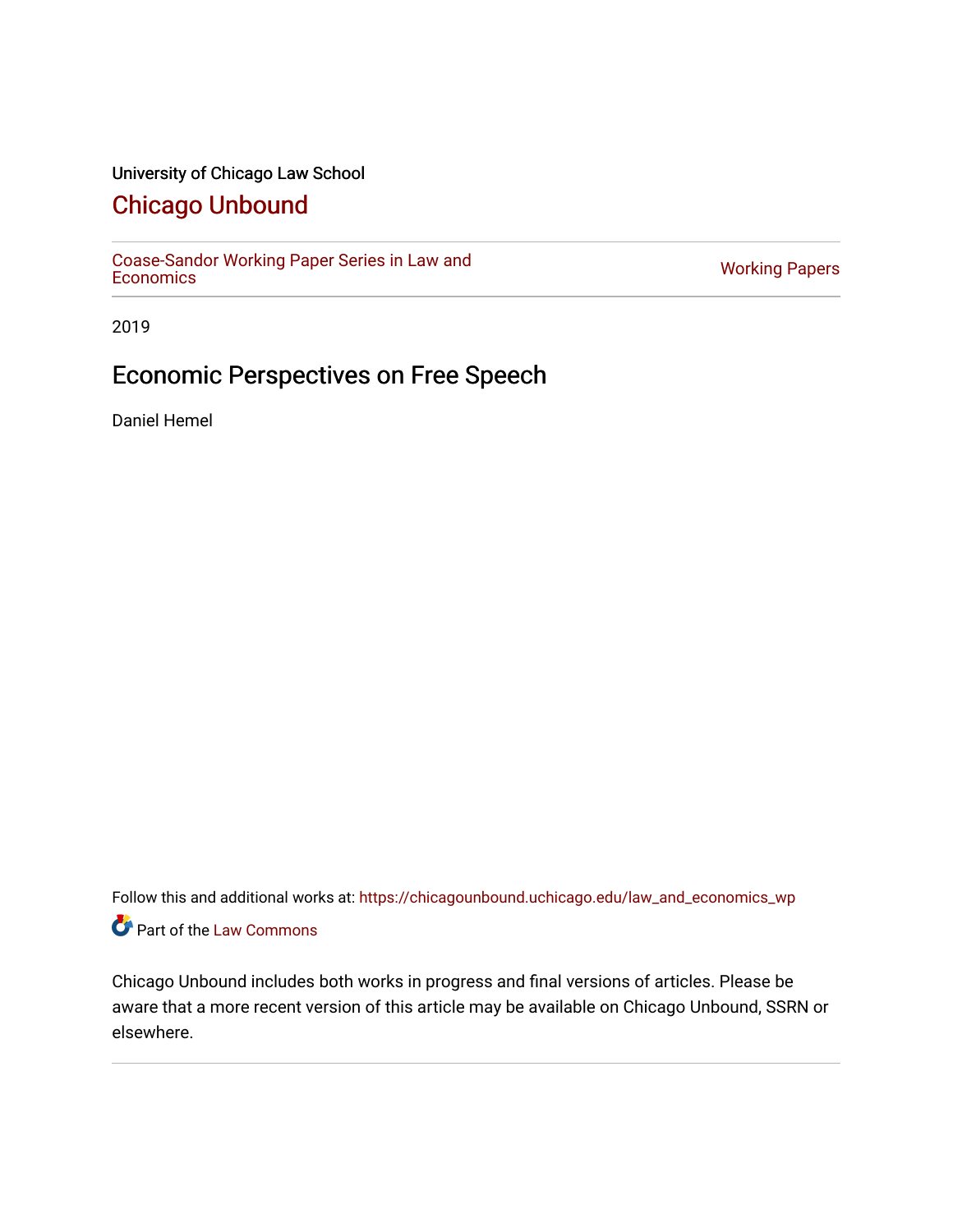#### **Economic Perspectives on Free Speech**

Daniel Hemel\*

In Frederick Schauer and Adrienne Stone (eds), *Oxford Handbook of Freedom of Speech* (OUP forthcoming)

The metaphor of a 'marketplace of ideas' has long pervaded discussions of free speech in and beyond the United States.<sup>1</sup> For early scholars of law and economics (L&E), the similarities and differences between the metaphorical marketplace for ideas and literal markets for goods and services were subjects of much attention. Aaron Director—the University of Chicago law professor who helped to found the L&E movement but rarely reduced his own ideas to writing devoted one of his few published papers to the contrast between the laissez-faire approach to speech and command-and-control regulation of other markets in mid-twentieth century America.<sup>2</sup> Ronald Coase, Director's colleague at Chicago and ultimately a Nobel laureate, took up the topic of free speech several times over the course of his long career<sup>3</sup> and—like Director questioned the justifications for differential regulatory treatment of the 'market for goods' and the 'market for ideas'. Richard Posner, the intellectual successor to Coase and Director, grappled with the subject in the first edition of his field-defining 1973 book *Economic Analysis of Law* and in subsequent editions,<sup>4</sup> as well as in later lectures, articles, and monographs.<sup>5</sup>

More recently, however, while the law and economics movement has flourished, economic analysis of free speech has lagged. Although L&E has branched out from its traditional emphasis on private law to topics such as criminal law, judicial behavior, and agency structure, free speech has faded from its focus. Free speech-related papers are a rare sight at the largest

<sup>\*</sup> Assistant Professor of Law and Ronald H. Coase Research Scholar, University of Chicago Law School; dhemel@uchicago.edu.

<sup>&</sup>lt;sup>1</sup> Stanley Ingber, 'The Marketplace of Ideas: A Legitimizing Myth' [1984] Duke LJ 1.

<sup>&</sup>lt;sup>2</sup> Aaron Director, 'The Parity of the Economic Market Place' (1964) 7 J of L & Economics 1.

<sup>&</sup>lt;sup>3</sup> R H Coase, 'The Federal Communications Commission' (1959) 2 J of L & Economics 1; R H Coase, 'The Market for Goods and the Market for Ideas' (1974) 64 American Economic R 384; R H Coase, 'Advertising and Free Speech' (1977) 6 J of Legal Studies 1.

<sup>4</sup> Richard A Posner, *Economic Analysis of Law* (1st edn, Little, Brown & Co 1973); Richard A Posner, *Economic*  Analysis of Law (9th edn, Wolters Kluwer 2014).<br><sup>5</sup> Richard A Posner, 'Free Speech in an Economic Perspective' (1986) 20 Suffolk U L Rev 1; Richard A Posner,

<sup>&#</sup>x27;Richard T Ely Lecture: The Law and Economics Movement' (1987) 77 American Economic R 1; Richard A Posner, *Frontiers of Legal Theory* (Harvard UP 2004) 62-94.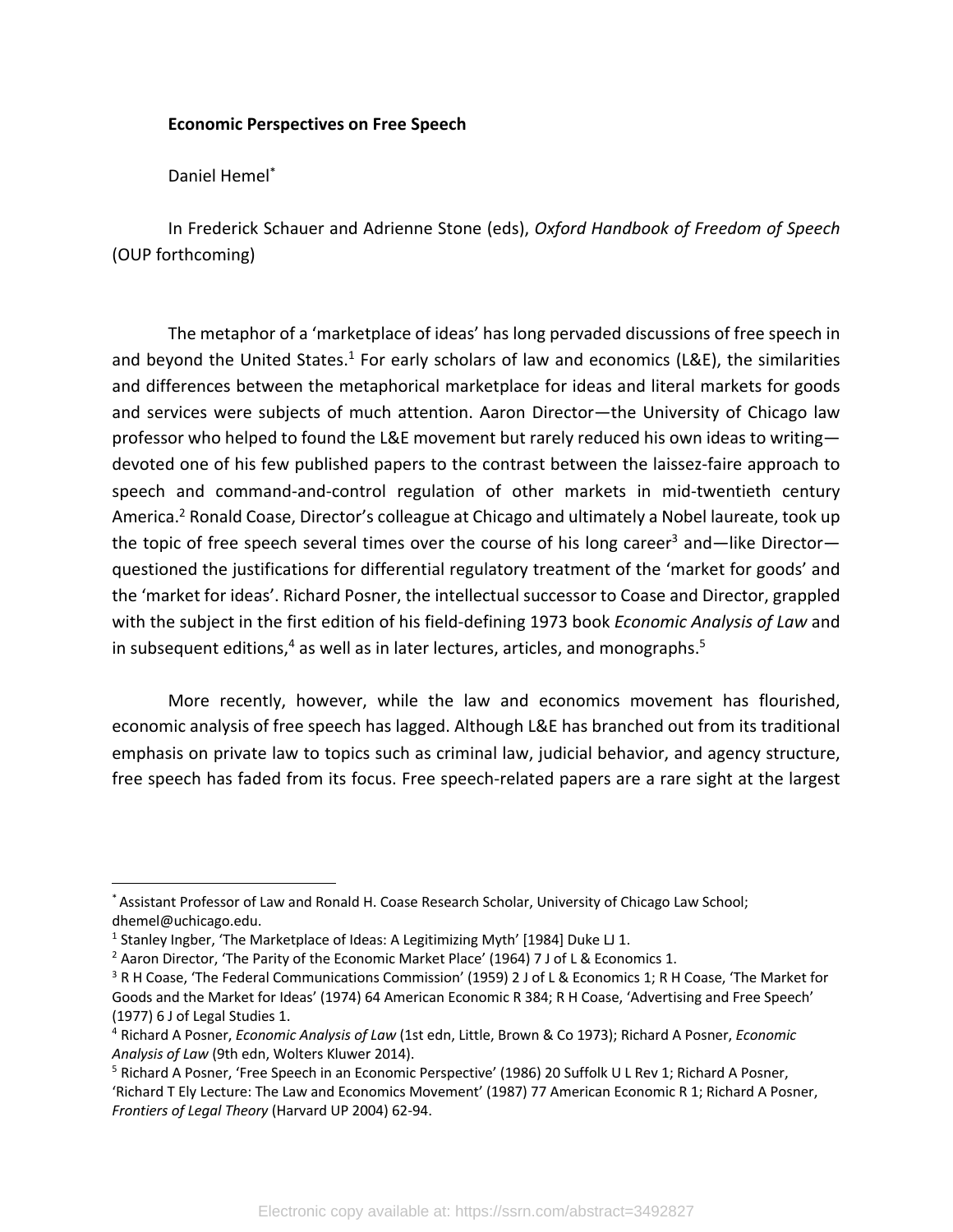L&E conferences<sup>6</sup> and in the pages of the most prestigious L&E journals, and the empirical turn in L&E scholarship has largely overlooked free speech as a subject.

The leanness of the L&E literature on free speech should not be understood to imply that economics has little to say on the topic. Perhaps most significantly, the 'new information economics<sup>'7</sup> for which George Akerlof, Michael Spence, and Joseph Stiglitz won the Nobel prize in 2001 carries profound implications for free speech—implications noted by a handful of legal scholars<sup>8</sup> but not exhaustively explored. The new information economics challenges the faith in free markets reflected in the writings and thinking of early law and economics scholars, and though less directly—the faith in a free marketplace of ideas reflected in much of US First Amendment jurisprudence. It suggests that under certain circumstances, the regulation of speech not only can protect individuals and societies from speech-related harms but also can promote speech itself.

This chapter provides an introduction to the economic analysis of free speech, $9$  with special attention to the new information economics perspective. Section 1 critically summarizes the small L&E literature on free speech. Section 2 offers an overview of the new information economics. Section 3 applies insights from the new information economics to free speech subjects.

1. The Economic Analysis of Free Speech: A Critical Review

<sup>&</sup>lt;sup>6</sup> The 2019 annual meeting of the American Law and Economics Association, for example, featured 186 papers on a wide range of subjects ranging from corporate law (21 papers) to contract law, criminal law, and tax law (12 each), but only one paper on a free speech topic (by the author of this chapter).

<sup>7</sup> Joseph E Stiglitz, 'Information and Economic Analysis: A Perspective' (1985) 95 Economic J 21, 34.

<sup>&</sup>lt;sup>8</sup> See Albert Breton and Ronald Wintrobe, 'Freedom of Speech vs. Efficient Regulation in Markets for Ideas' (1992) 17 J of Economic Behavior & Organization 217; Jean-Michel G Josselin and Alain Marciano, 'Freedom of Speech in a Constitutional Political Economy Perspective' (2002) 29 J of Economic Studies 324; Cass R Sunstein, 'Informing America: Risk, Disclosure, and the First Amendment' (1992) 20 Florida State U L Rev 653; and Rebecca Tushnet, 'It Depends on What the Meaning of 'False" Is: Falsity and Misleadingness in Commercial Speech Doctrine' (2007) 41 Loyola L Rev 227.

<sup>&</sup>lt;sup>9</sup> In a recent book, Judge Guido Calabresi—who introduced this author as a student to the L&E approach develops a distinction between 'Economic Analysis of Law' and 'Law and Economics'. The former 'uses economic theory to analyze the legal world'; the latter 'begins with an agnostic acceptance of the world as it is' and 'then looks to whether economic theory can explain that world, that reality'. Guido Calabresi, *The Future of Law and Economics: Essays in Reform and Recollection* (Yale UP 2016) 2-3. In the economic analysis of law, as Henry Smith puts it, 'the methodological traffic is all one way—from economics to law'. Henry E. Smith, 'Complexity and the Cathedral: Making Law and Economics More Calabresian' (2019) 48 European J of L & Economics 44, 45. Calabresi's call for two-way methodological travel is well taken, and this chapter seeks to highlight ways in which economic analysis and free speech law can inform each other. The chapter does not, however, adhere to Calabresi's nomenclatural distinction between 'economic analysis of law' and 'law and economics', as many of the arguments and ideas considered here straddle the line that Calabresi draws.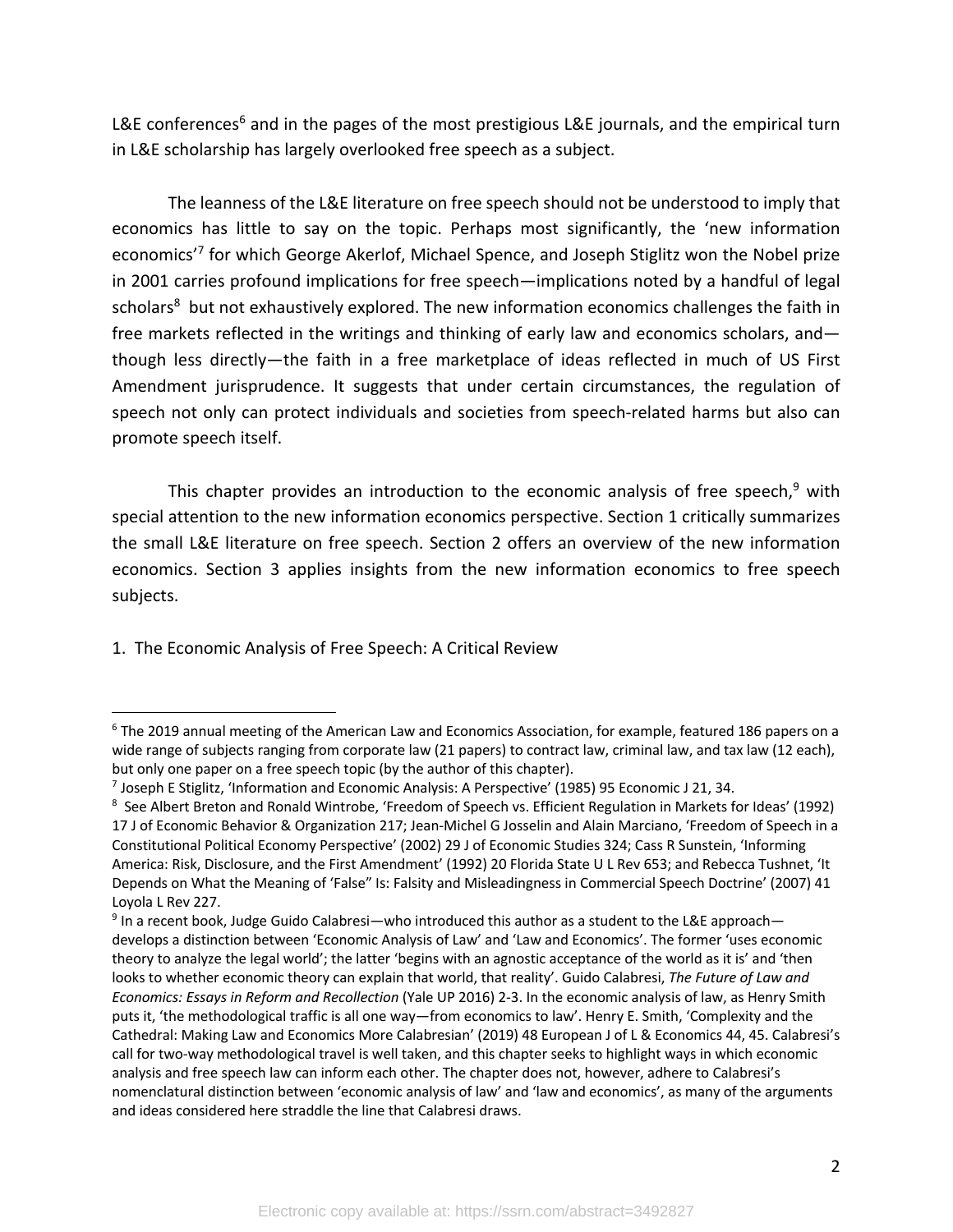#### A. The Early Years

Economic analysis of free speech arguably started with Adam Smith's *Wealth of Nations*  in 1776,<sup>10</sup> but the modern L&E movement's engagement with the subject began in the wake of World War II, with Aaron Director's 'The Parity of the Economic Market Place'. That paper, presented at the University of Chicago Law School in 1953 and reprinted in the *Journal of Law & Economics* eleven years later, set the course for much of the L&E literature on free speech that would follow.

Director's approach to the subject of free speech starkly contrasts with the increasingly formal and empirical thrust of L&E scholarship today. 'Bearing in mind the danger of generalization without empirical investigation', Director writes, 'it may nevertheless be asserted with some confidence that among intellectuals there is an inverse correlation between the appreciation of the merits of civil liberty—including freedom of speech—and the merits of economic freedom'. Director continues: 'Lacking empirical data for this generalization, I must resort to intellectual pride as partial proof.' Director then seeks to explain the dichotomy between the intellectual class's attitude toward free speech—'the only area where laissez faire is still respectable'—and its embrace of government intervention into markets for goods and services.<sup>11</sup>

Director quickly sets aside one possible explanation: that the freedom of speech is enshrined in the First Amendment while immunity from economic regulation is nowhere codified in the US Constitution. The 'preference' for free speech over free markets, he says, 'goes beyond' such 'constitutional considerations'. Director then offers two additional explanations for the contrast. The first focuses on the self-regard of intellectuals. 'Everyone tends to magnify the importance of his own occupation and to minimize that of his neighbor,' Director writes. Intellectuals, he hypothesizes, have elevated their own occupation (speech, broadly defined) over the trades and businesses plied by others (producing and selling goods and services). The second explanation, according to Director, is the 'undue importance attached to discussion as a method of solving problems'. In Director's view, ordinary people rely on economic arrangements to address the principal problems in their lives more than on politics. Market exchange thus merits at least the same status as political speech. $^{12}$ 

<sup>10</sup> On the role of speech in Smith's *Wealth of Nations*, see Andreas Kalyvas and Ira Katznelson, 'The Rhetoric of the Market: Adam Smith on Recognition, Speech, and Exchange' (2001) 63 R of Politics 549.

 $11$  Director (n 2) 5.

 $12$  ibid 5-9.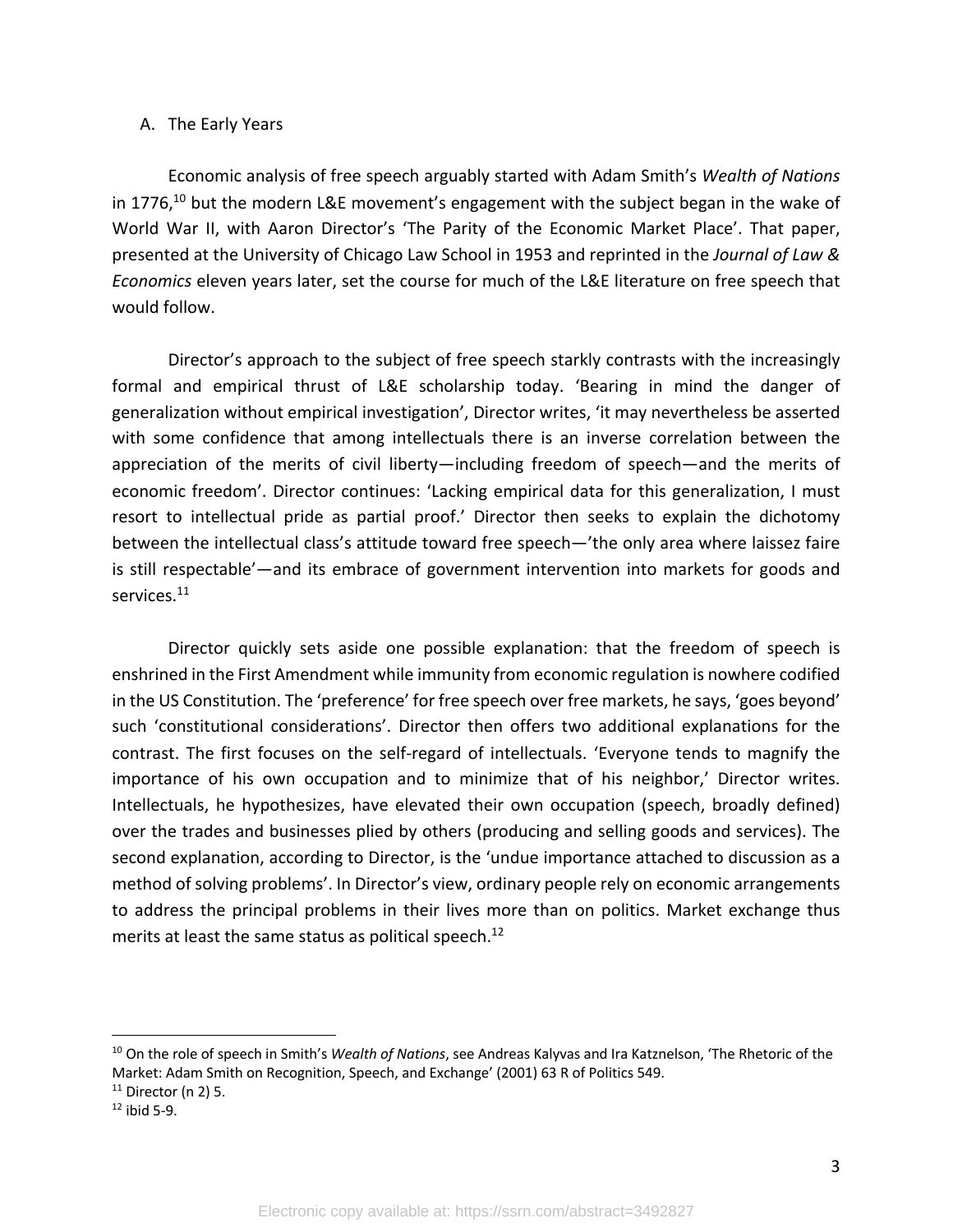A striking aspect of Director's essay is that there is almost nothing in it that the contemporary legal economist would recognize as economic analysis. There is no examination of supply and demand or of prices or incentives. It is an exercise is normative political theory without even the appearance of social science. Nonetheless, Director makes an important intellectual move that guides later L&E analysis of free speech. By breaking down the distinction between the marketplace of ideas and markets for goods and services, Director nudges later L&E scholars toward applying the tools they use in the economic analysis of traditional markets to the study of speech.

Following Director's first foray, other important figures in the L&E movement took up the subject of free speech as well. The British-born Coase, who had written a monograph on the British broadcasting monopoly before moving to the United States, came to consider free speechrelated questions in his study of the US Federal Communications Commission published in the *Journal of Law & Economics* in 1959. While that article is best known for Coase's proposal to allocate radio frequencies by auction, the article also includes an extensive discussion of the freespeech implications of the FCC's then-existing licensing regime. 'The situation in the American broadcasting industry is not essentially different in character from that which would be found if a commission appointed by the federal government had the task of selecting those who were to be allowed to publish newspapers and periodicals in each city, town, and village of the United States,' Coase observes. 'A proposal to do this would, of course, be rejected out of hand as inconsistent with the doctrine of freedom of the press.' 13

Unlike Director's 1953 paper, Coase's 1959 article is very much an economic analysis though without many of the technical accoutrements that one might expect to find in much L&E scholarship today. The economic analysis and the free speech analysis are, however, split. The overall structure of Coase's argument is as follows: (1) A discretionary licensing regime is not necessary to allocate scarce spectrum resources among competing claimants; and (2) given that discretionary licensing is not necessary, the free-speech constraints imposed by the then-current regime are difficult to justify. The first step of that argument entails an economic analysis of the price mechanism as a solution to the problem of scarcity; the second step requires little engagement with economics at all. Coase's 1959 article thus illustrates the potential utility of applying economic analysis to free speech-related issues, but not the power of economic analysis of speech itself.

<sup>13</sup> Coase, 'The Federal Communication Commission' (n 3) 7.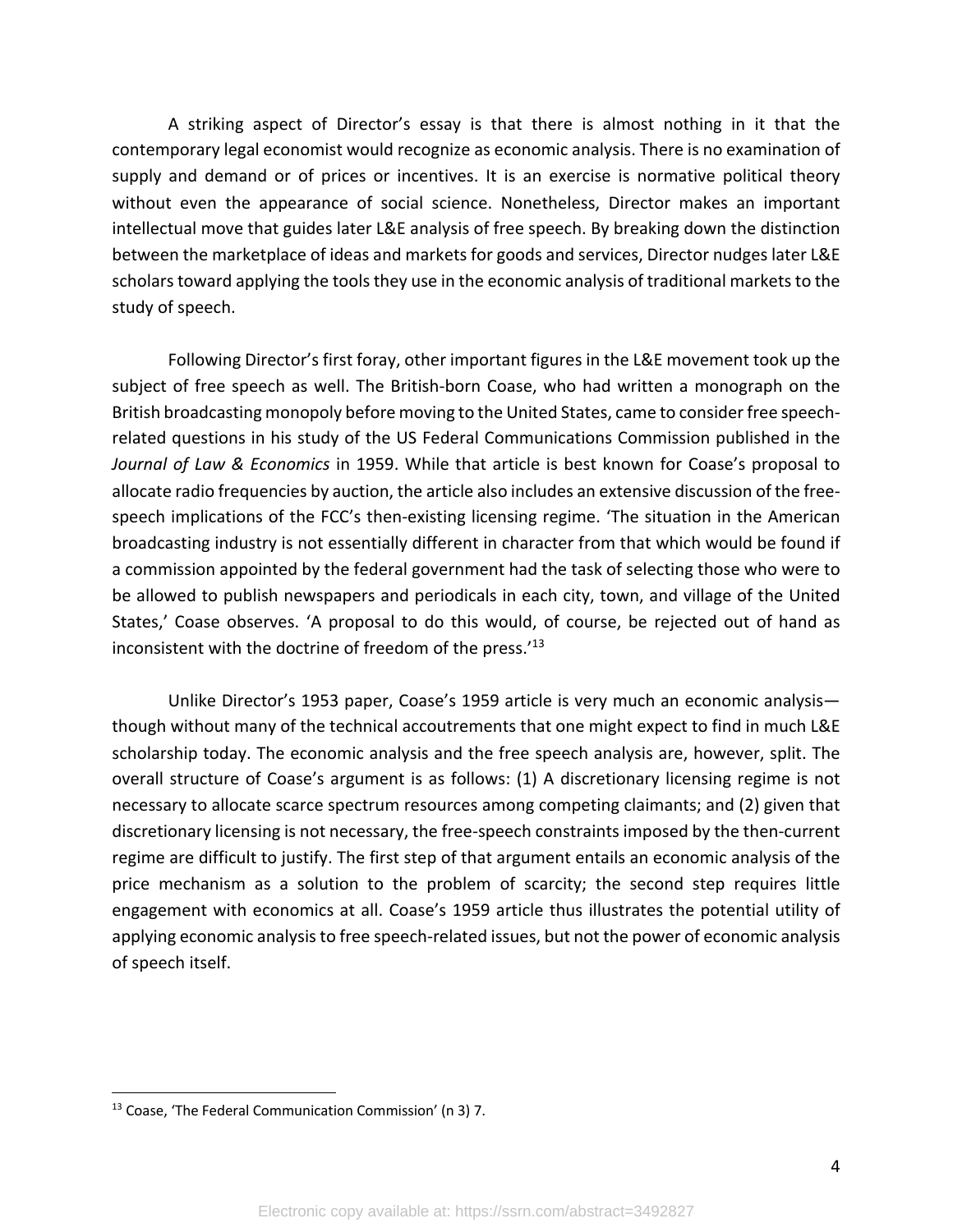Coase returned to the subject of free speech in a 1973 address to the American Economics Association.<sup>14</sup> The address traversed much of the same terrain as Director's 1953 paper (crediting Director throughout). Coase concludes: <sup>15</sup>

We have to decide whether the government is as incompetent as is generally assumed in the market for ideas, in which case we would want to decrease government intervention in the market for goods, or whether it is as efficient as it is generally assumed to be in the market for goods, in which case we would want to increase government regulation in the market for ideas.

Concerned that his remarks had been misinterpreted as an argument for greater regulation of speech, Coase elaborated on his AEA address in an article in the *Journal of Legal Studies* three years later.16 While again questioning the notion that freedom of speech outranks freedom of economic exchange in the hierarchy of values, Coase emphasizes that his argument does not depend on relative rankings. '[E]ven if the market for ideas were more important, it does not follow that the two markets should be treated differently,' Coase writes. If we assume that government intervention in the market of ideas would be bad, and therefore that the market of ideas—because of its importance—ought to be shielded from intervention, 'why deny the same advantages to those whose welfare depends on the lesser market, the market for goods?' And if we think 'that the government is competent to regulate and is so motivated to do so properly, with the result that regulation enables the market to work better', then why not extend that benefit to the market for ideas as well? Coase does not hide his own view as to which of these two alternatives—greater government regulation of the marketplace of ideas or less government regulation of markets for goods and services—is preferable: '[T]hat regulation makes things worse or, at the best, makes very little difference, seems to be the usual finding of studies which have been made in areas ranging from agriculture to zoning, with many examples in between.' 17

Coase's central insight—that parallel arguments apply to the regulation of economic markets and speech—resonates more than four decades later. His analysis, however, yields relatively few concrete implications for free speech jurisprudence. Coase believed that some 'balancing' of speakers' interests against the general welfare was 'inevitable'—and desirable. Near the end of his essay, he writes:  $18$ 

<sup>&</sup>lt;sup>14</sup> Coase, 'The Market for Goods and the Market for Ideas' (n 3).

<sup>15</sup> ibid 390.

<sup>&</sup>lt;sup>16</sup> Coase, 'Advertising and Free Speech' (n 3).

 $17$  ibid 4-5.

 $18$  ibid 32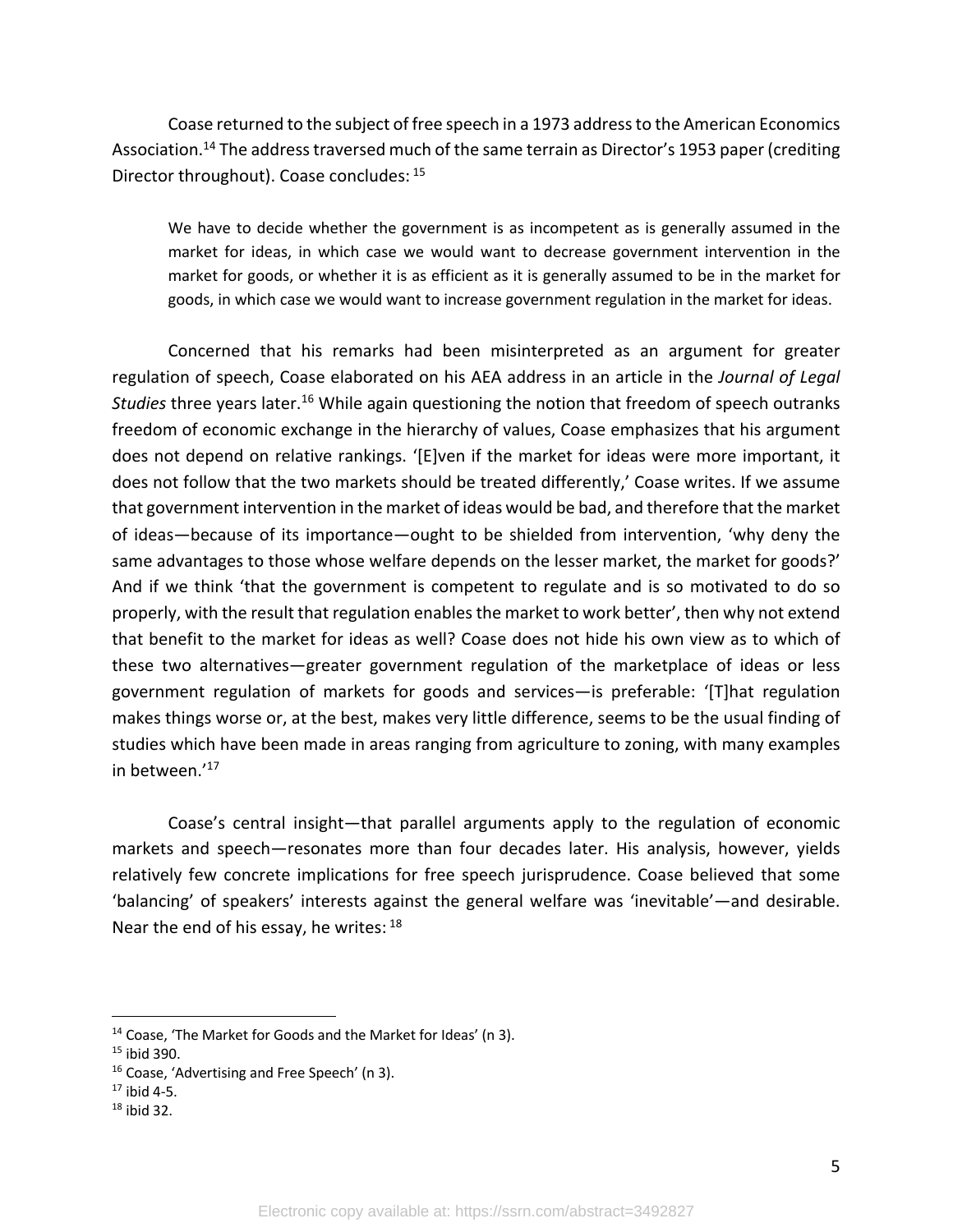[I]t is reasonable that First Amendment freedoms should be curtailed when they impair the enjoyment of life (privacy), inflict great damage on others (slander and libel), are disturbing (loudness), destroy incentives to carry out useful work (copyright), create dangers for society (sedition and national security), or are offensive and corrupting (obscenity).

He does not, though, say much more on how judges should balance the conflicting interests of speakers and society in any of these areas.

B. Posner and the *Dennis* Formula

Just as Coase was returning to the subject of free speech in the 1970s, one of Coase's colleagues at the University of Chicago Law School, Richard Posner, was developing his own 'economic model' of free speech. Posner included a short chapter on free speech in the first edition of his influential volume *Economic Analysis of Law* in 1973 and expanded upon it in subsequent editions. Posner further fleshed out his model in a pair of lectures in 1986—one at Brown University and one at Suffolk University—which formed the basis of an article in the latter institution's law review.<sup>19</sup> By that time, Posner was himself a federal judge on the US Court of Appeals for the Seventh Circuit.

In that article, Posner proposes to 'give the free-speech icon an acid bath of economics'.<sup>20</sup> From an opinion by his own judicial hero, Learned Hand, who served on the federal bench for more than a half-century, Posner derives the '*Dennis* formula' (so named for the case, *United States v Dennis*, in which Hand supposedly intimated its elements). As stated by Posner, the formula instructs courts to permit the regulation of speech if and only if:

$$
V + E < P \times L(1 + i)^n
$$

where V is the value to society of suppressed information, E represents the 'legal-error costs incurred in trying to distinguish the information that society desires to suppress from valuable information', P is the probability of harm if the speech in question is not suppressed, and  $L(1 + i)^n$ is the loss to society from allowing the harmful speech, discounted to present value at the prevailing interest rate i.<sup>21</sup> Posner then applies this formula to questions ranging from defamation to obscenity to copyright law's fair-use doctrine.

 $21$  ibid  $8$ 

<sup>&</sup>lt;sup>19</sup> Posner, 'Free Speech in an Economic Perspective' (n 5).

 $20$  ibid 7.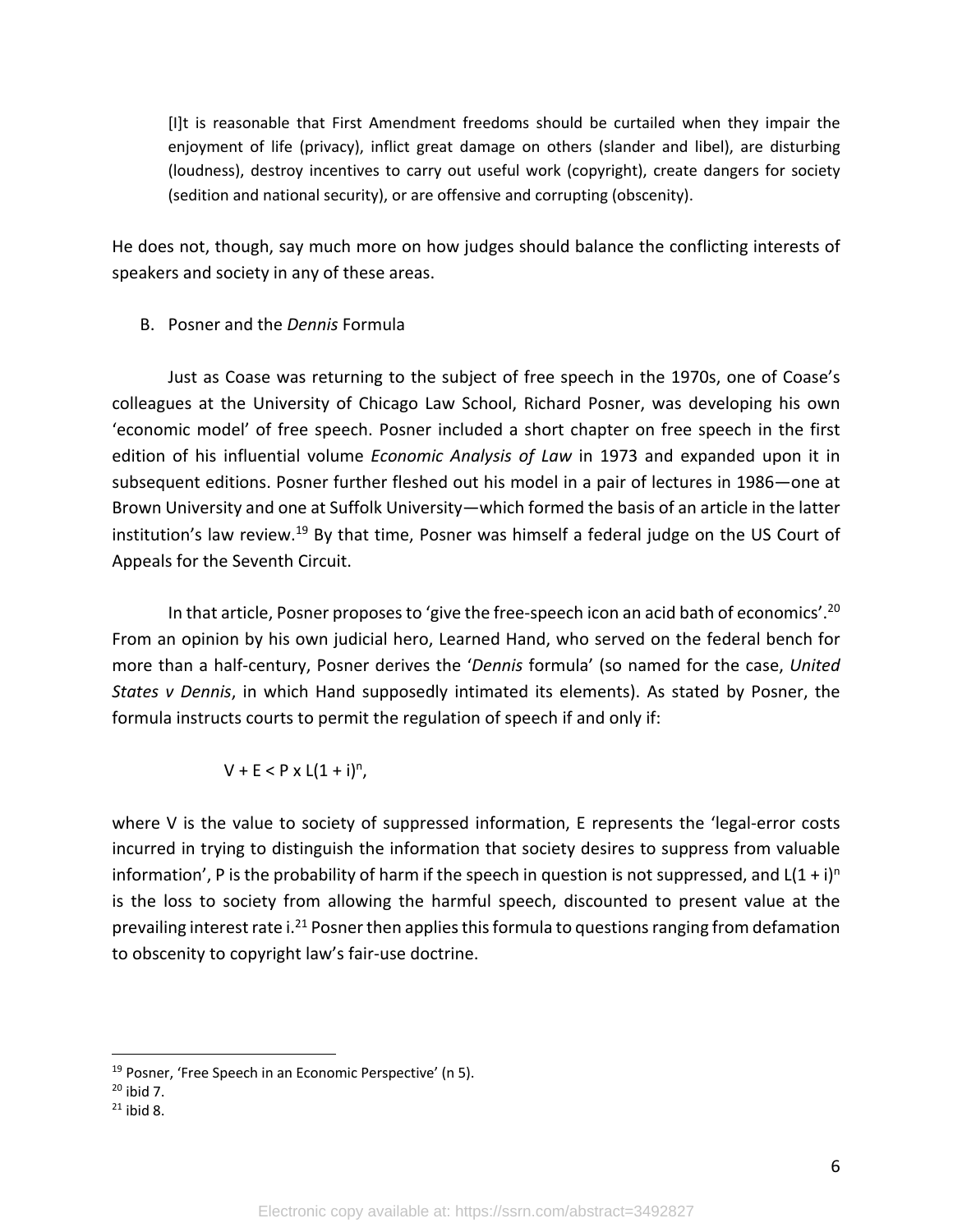Posner's formula has spawned many pages of critical commentary, including an insightful 1988 note by then-law student (now law professor) Peter Hammer.<sup>22</sup> Hammer observes that Posner's algebraic formula amounts to a complicated statement of a straightforward proposition—'that a restriction on speech should be upheld if the benefits of suppressing the speech outweigh the costs'. In Hammer's view, this 'cost-benefit statement is true by definition' once 'one accepts . . . that speech is not an absolute value'. Put differently: 'It is little different from saying that the judge should always make the correct decision.<sup>'23</sup> Michael Rushton, writing nearly two decades later, makes a similar point. Posner's formula, Rushton remarks, simply states that judges should uphold speech restrictions if and only if the 'cost of suppressing expression' is less than 'the probable cost of allowing the expression'. In Rushton's view, '[t]he inequality offers nothing very controversial'.<sup>24</sup>

Upon further inspection, however, Posner's formula reveals itself to be much more than a tautology—and far from an uncontroversial statement. Posner, Hammer, and Rushton all assume that once one rejects the premise that free speech is an absolute right (ie, once one recognizes that there will be some cases in which the freedom of speech ought to be abridged), the obvious alternative is to uphold speech restrictions if, by the judge's own lights, the benefits of suppressing speech outweigh the costs. That is a plausible position, but it is not the only plausible position. A middle ground between free speech absolutism and the cost-benefit standard embodied in Posner's *Dennis* formula is 'weighted balancing'—essentially, cost-benefit analysis with a 'heavy thumb on the scale' in the speaker's favor.<sup>25</sup> 'Weighted balancing' might be used to 'smoke out' improper legislative motives<sup>26</sup> or to honor a constitutional commitment to free speech 'without imposing . . . a straitjacket that disables government from responding to serious problems'.<sup>27</sup> In algebraic terms, the weighted balancing approach would suggest that courts should uphold speech restrictions only if  $V + E \ll P$  x  $L(1 + i)^n$ , or —in English—if the costs of suppressing speech are significantly less than the expected benefits. The 'strict scrutiny' doctrine in US First Amendment law—whereby a speech restriction will survive judicial review only if it is narrowly tailored to achieve a compelling government interest and does so by the least restrictive means possible—arguably reflects this 'weighted balancing' view.<sup>28</sup> So-called 'intermediate scrutiny'—which requires an important government interest and a substantial

<sup>&</sup>lt;sup>22</sup> Peter J Hammer, 'Note: Free Speech and the "Acid Bath": An Evaluation and Critique of Judge Richard Posner's Economic Interpretation of the First Amendment' (1988) 87 Michigan L Rev 499.

 $23$  ibid 510.

<sup>&</sup>lt;sup>24</sup> Michael Rushton, 'Economic Analysis of Freedom of Expression' (2005) 21 Georgia State U L Rev 693, 709.

<sup>&</sup>lt;sup>25</sup> Adam Winkler, 'Fatal in Theory and Strict in Fact: An Empirical Analysis of Strict Scrutiny in Federal Courts' (2006) 59 Vanderbilt L Rev 793, 803.

 $26$  ibid 805.

<sup>27</sup> ibid 803.

<sup>&</sup>lt;sup>28</sup> Richard H Fallon, Jr, 'Strict Judicial Scrutiny' (2007) 54 UCLA L Rev 1267, 1306-08.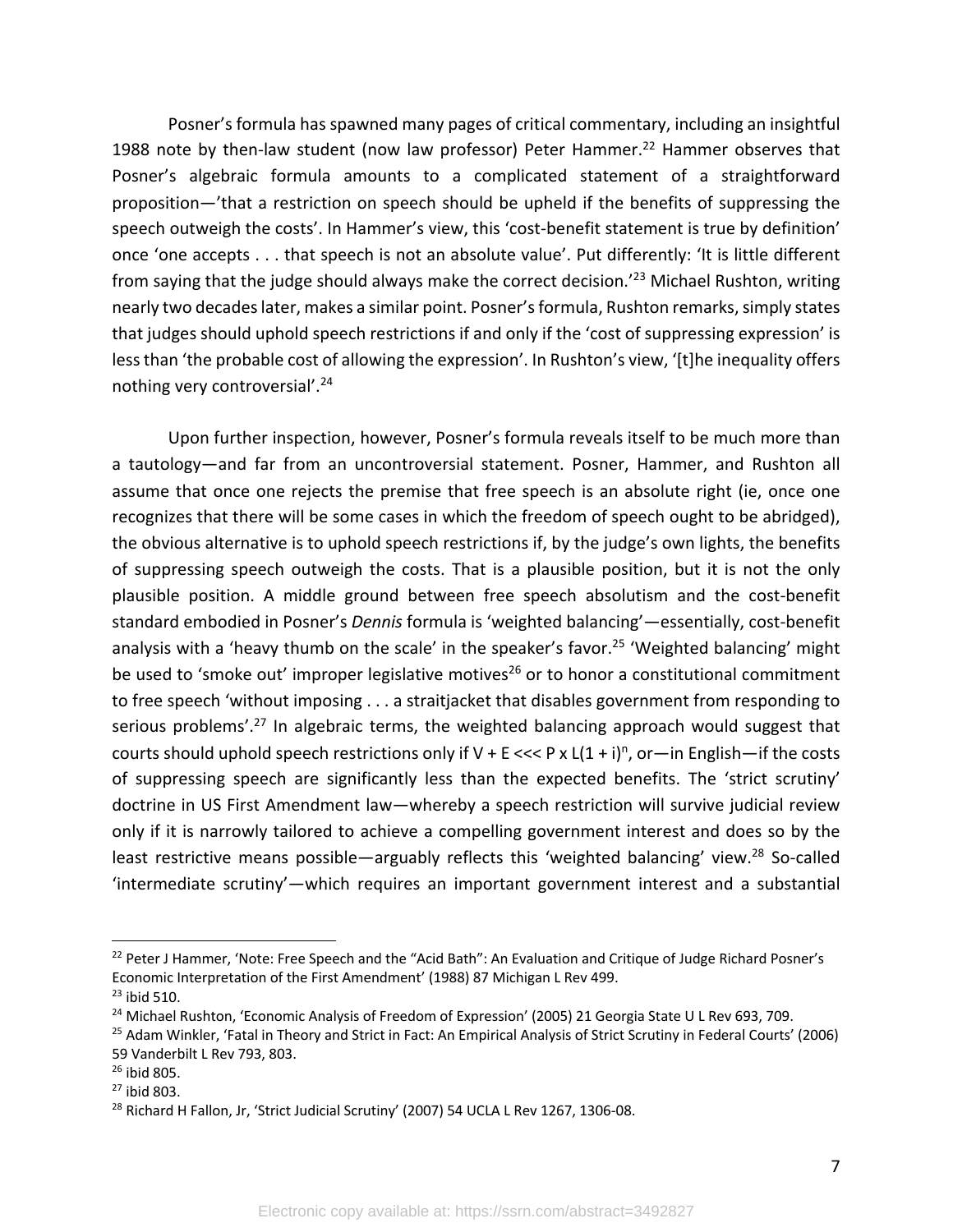relationship between the speech restriction and that interest—is arguably another type of weighted balancing, though with a somewhat lighter weight.

The mirror-image position is plausible as well. The fact that a legislature has enacted a speech restriction presumably reflects its own calculation that the benefits of suppressing speech exceed the costs. One might argue that a court should displace the legislature's judgment only if it is quite sure that the legislature is wrong—that is, only if, in the court's view,  $V + E \gg P$  x L(1 + i)<sup>n</sup>. 'Rational basis' review in American constitutional law arguably reflects this latter version of weighted balancing: there is a heavy thumb on the scale in favor of a provision's constitutionality, and a court will strike down a statute only when the balance tips overwhelmingly against the legislature. Interestingly, while the US Supreme Court applies strict scrutiny, intermediate scrutiny, and rational basis to speech restrictions of different varieties, US free speech law never allows judges to engage in the unweighted cost-benefit analysis that Posner advocates.

Importantly, Posner's perspective on free speech and the economic perspective on free speech should not be seen as one and the same. As Rushton notes, '[t]he essence of Posner's approach is *balance*'—weighing the benefits of speech suppression against its costs. <sup>29</sup> Balancing, however, is not the only prescription that one might derive from economic analysis. Categorical rules (eg, an absolute prohibition on viewpoint discrimination) may enhance welfare overall even if they sometimes produce peculiar results.<sup>30</sup> Posner's perspective is 'an economic perspective' but certainly not the only economic perspective on the subject.

C. After the 'Acid Bath'

Posner's 1986 article is not the last effort at an economically informed framework for free speech analysis. Daniel Farber's widely cited 1991 *Harvard Law Review* article attempts a similarly general economic theory of free speech.<sup>31</sup> Farber succinctly summarizes his theory in a single paragraph: <sup>32</sup>

[B]ecause information is a public good, it is likely to be undervalued by both the market and the political system. Individuals have an incentive to 'free ride' because they can enjoy the benefits of public goods without helping to produce those goods. Consequently, neither market demand nor political incentives fully capture the social value of public goods such as information. Our polity responds to this undervaluation of information by providing special constitutional

 $32$  ibid 555.

<sup>&</sup>lt;sup>29</sup> Rushton (n 24) 715-16.

<sup>&</sup>lt;sup>30</sup> See, eg, Louis Kaplow, 'Rules Versus Standards: An Economic Analysis' (1992) 42 Duke LJ 557.

<sup>&</sup>lt;sup>31</sup> Daniel A Farber, 'Free Speech Without Romance: Public Choice and the First Amendment' (1991) 105 Harvard L Rev 554.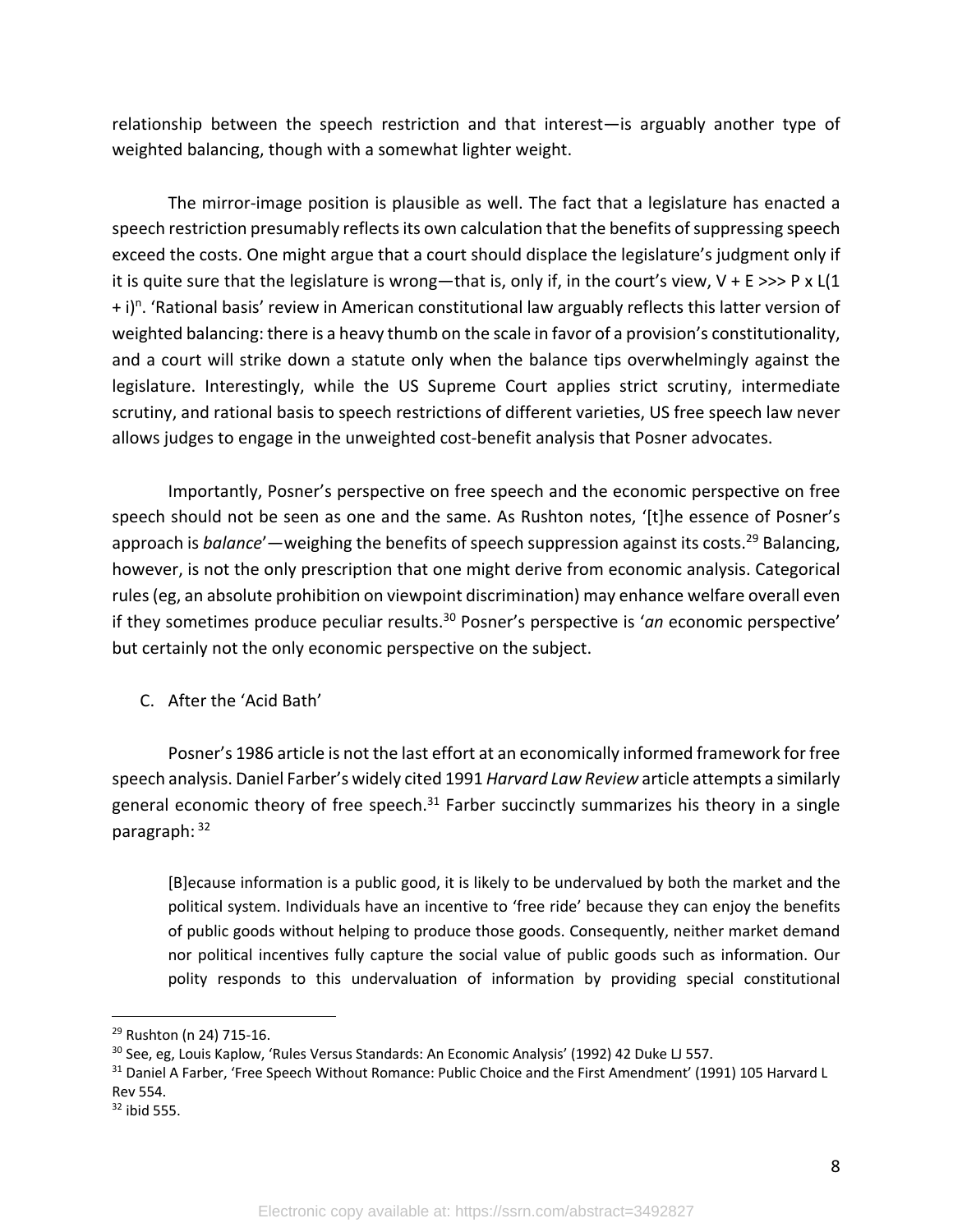protection for information-related activities. This simple insight explains a surprising amount of First Amendment doctrine.

In contrast to accounts of free speech that 'celebrate the Romantic ideals of self-expression and self-realization', Farber characterizes his account as a 'very *un*romantic understanding of the First Amendment's protection of free speech'.<sup>33</sup> His 'economic theory of free speech places no special intrinsic value on self-expression', $34$  though it often lands in the same place as theories that do.

Farber's analysis, while illuminating in important respects, also poses a number of puzzles. He perceptively observes that, in a free market, the output of information will likely fall below the socially optimal level because the producer of information cannot collect payments from all who benefit from it. The unresolved question, though, is why the public good attributes of information should lead to less rather than more regulation. As Kathleen Sullivan notes in response to Farber's argument: 'Public goods are precisely those that the government does not leave to markets but produces or subsidizes itself.<sup>135</sup> Governments do not respond to the publicgood aspect of national defense by deregulating it; they respond by providing it. The public good aspect of free speech would, likewise, justify government funding for speech rather than a laissez-faire approach. Yet sometimes free speech doctrine leads to *restrictions* on free speech subsidies—a perverse outcome if the problem that free speech protection seeks to solve is, as Farber posits, information undersupply. Farber himself acknowledges the apparent paradox.<sup>36</sup> Sometimes courts strike down government subsidies because the government has selectively subsidized speech advocating certain viewpoints but not others.<sup>37</sup> In such cases, the legislature may 'respond[] by eliminating the subsidy altogether', likely leading to a 'lower level of information' than if free speech doctrine had not intervened.<sup>38</sup>

Comparison of information to other public goods further underscores the peculiarity of the First Amendment's laissez-faire approach if information production is the underlying goal. Vaccines against infectious diseases such as measles are clear public goods. The US Food and Drug Administration heavily regulates vaccines so that individuals can have confidence in their safety. We take the opposite approach to political speech—which, according to Farber, is a public good as well—even though regulation might give individuals greater confidence in the truth value of political information. In other cases, governments boost the production of public goods through mandates: homeowners must shovel the sidewalks outside their homes in a snowstorm,

 $33$  ibid.

<sup>34</sup> ibid 582.

<sup>&</sup>lt;sup>35</sup> Kathleen M Sullivan, 'Free Speech and Unfree Markets' (1995) 42 UCLA L Rev 949, 960.

 $36$  Farber (n 31) 572.

<sup>37</sup> See, eg, *Legal Services Corp v Velazquez*, 531 US 533 (2001).

<sup>38</sup> Farber (n 31) 572.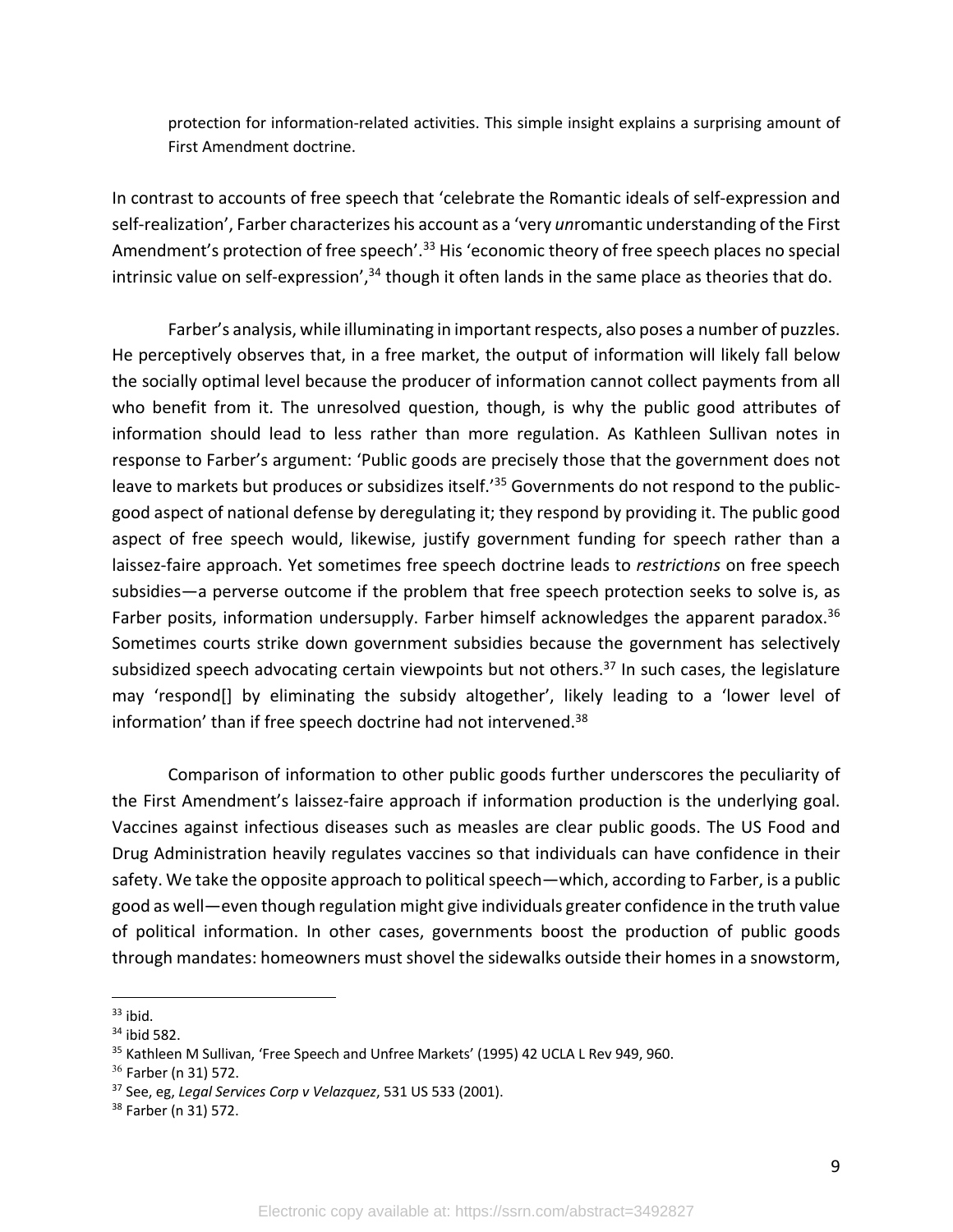motorists must turn on their headlights at night, and so on. Yet explicit speech mandates often run afoul of the First Amendment compelled speech doctrine in the United States.

While Farber's essay aims to arrive at a general theory of free speech protection through economic analysis, several other writers in the L&E tradition have sought to apply economic insights to a number of specific free speech-related issues, including desecration laws, hate speech laws, and libel and slander laws. Eric Rasmusen and Eric Posner both analyze laws against desecration from an economic perspective. Rasmusen observes that laws against desecration such as flag-burning bans—address the negative 'mental externalities' that symbol desecrators impose upon symbol venerators. He adds that allowing desecration will reduce incentives to create and maintain new symbols. For these reasons, he concludes that US Supreme Court decisions striking down flag-burning bans were mistaken.<sup>39</sup> Eric Posner offers a contrasting view. He notes that laws mandating flag veneration may reduce the value of the signal that veneration sends, because everyone (regardless of patriotism) must venerate the flag. Alternatively, a law punishing flag desecration may enhance the value of desecration as a commitment mechanism for members of a 'deviant subcommunity' because desecrators—by breaking the law—'reduce the value of their opportunities outside their group' and 'thus enhance their trustworthiness within the group'. Given the 'complexity of predicting the effect of a flag-burning ban on behavior and beliefs', Posner expresses skepticism toward the 'claim that a law against flag burning would have any predictable effect that would be socially desirable'.<sup>40</sup>

Other important work in the economic analysis of free speech has focused on hate speech laws. Dhammika Dharmapala and Richard McAdams take up that subject, beginning from the assumption that perpetrators of hate crimes seek esteem from others who share their worldview. Speech can convey information about what actions will generate esteem. Restrictions on hate speech can reduce the availability of information about which actions will be esteemgenerating. Dharmapala and McAdams consider several ways in which this uncertainty may affect the behavior of potential perpetrators. For example, if potential perpetrators are riskaverse, then uncertainty about the amount of esteem associated with hate crime commission will reduce the incentive to commit such crimes in the first place. This might strengthen the case for laws against hate speech, though the authors emphasize that their model 'highlights only one factor that fits within a comprehensive cost-benefit analysis of speech regulation'.<sup>41</sup>

<sup>&</sup>lt;sup>39</sup> Eric Rasmusen, 'The Economics of Desecration: Flag Burning and Related Activities' (1998) 27 J of Legal Studies 245.

<sup>&</sup>lt;sup>40</sup> Eric A Posner, 'Symbols, Signals, and Social Norms in Politics and the Law' (1998) 27 J of Legal Studies 765, 780-81.

<sup>41</sup> Dhammika Dharmapala and Richard H McAdams, 'Words That Kill? An Economic Model of the Influence of Speech on Behavior (with Particular Reference to Hate Speech)' (2005) 34 J of Legal Studies 93, 132.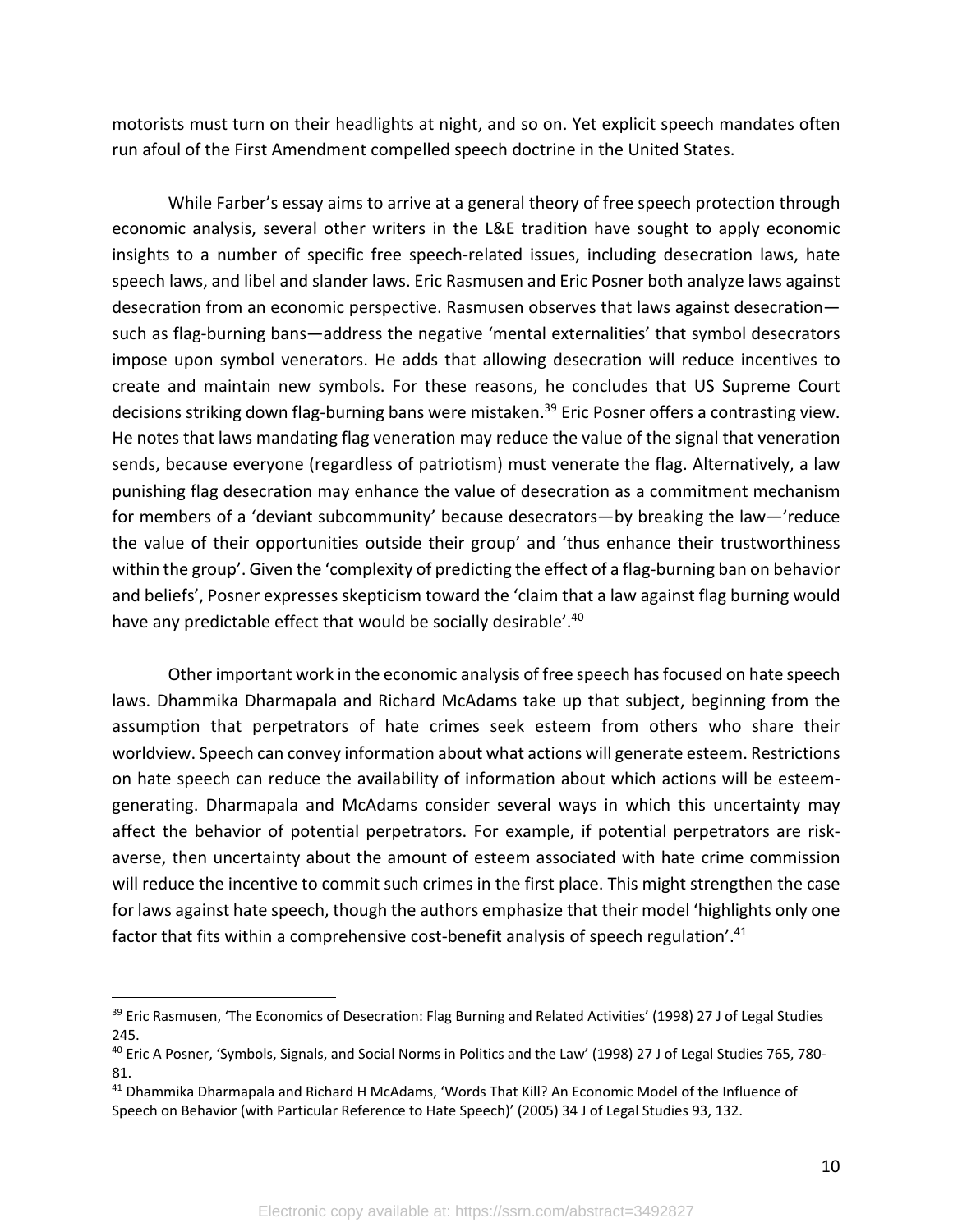A number of scholars have analyzed the tort of defamation (ie, libel and slander) from an economic perspective, including Nuno Garoupa,<sup>42</sup> Oren Bar-Gill and Assaf Hamdani,<sup>43</sup> David Acheson and Ansgar Wohlschlegel,<sup>44</sup> Yonatan Arbel and Murat Mungan,<sup>45</sup> and this author with Ariel Porat.<sup>46</sup> All these authors note that liability can have a 'chilling effect' on true speech because potential speakers will worry about the litigation costs of potential lawsuits as well as the prospects that fallible courts will hold them liable. Bar-Gill and Hamdani emphasize that defamation liability also encourages publishers to invest more heavily in verifying factual statements. Arbel and Mungan, as well as Porat and I, highlight the effect of defamation liability on listeners' beliefs. When talk is cheap—when there is no liability for false statements—then audiences may ascribe less credibility to the statements they hear and read. Arbel and Mungan argue that the effect of liability on audiences undermines the case for defamation law, because defamation law—rather than protecting the victims of defamation—'*amplifies* the pernicious effect of false allegations'.<sup>47</sup> Porat and I acknowledge that defamation law potentially amplifies harms to victims but also emphasize that defamation law also can facilitate communication by enhancing the credibility of speech. (Section 3 returns to this subject.)

The emergence of behavioral economics opens up new frontiers for economic analysis of free speech law. Christine Jolls, Cass Sunstein, and Richard Thaler briefly consider the subject of prior restraints on speech in their field-defining 1998 article laying out a 'behavioral approach to law and economics'. Jolls and her coauthors hypothesize that court orders generate 'endowment effects', causing the party that obtains the order to attach a particularly high value to the entitlement conferred. The judicial hostility to prior restraints, Jolls and her coauthors suggest, can be justified as an effort to prevent prosecutors from experiencing an endowment effect after they obtain an injunction against speech. If such injunctions were allowed, prosecutors might place excessive value on enforcing those injunctions even if subsequent information suggested that the enjoined speech ought not be criminalized.<sup>48</sup> More recently, Jolls analyzes visual

<sup>&</sup>lt;sup>42</sup> Nuno Garoupa, 'Dishonesty and Libel Law: The Economics of the "Chilling" Effect' (1999) 155 J of Institutional & Theoretical Economics 284; Nuno Garoupa, 'The Economics of Political Dishonesty and Defamation' (1999) 19 Intl R of L & Economics 167.

<sup>&</sup>lt;sup>43</sup> Oren Bar-Gill and Assaf Hamdani, 'Optimal Liability for Libel' (2003) 2 Contributions to Economic Analysis & Policy 1.

<sup>44</sup> David J Acheson and Ansgar Wohlschlegel, 'The Economics of Weaponized Defamation Lawsuits' (2018) 47 Southwestern L Rev 335.

<sup>45</sup> Yonathan A Arbel and Murat Mungan, 'The Case Against Strict Defamation Laws' (2019) U of Alabama Legal Studies Research Paper No 3311527 <https://ssrn.com/abstract=3311527> accessed 3 November 2019.

<sup>46</sup> Daniel Hemel and Ariel Porat, 'Free Speech and Cheap Talk' (2019) 11 J of Legal Analysis 46.

<sup>47</sup> Arbel and Mungan (n 45) 6.

<sup>48</sup> Christine Jolls, Cass R Sunstein and Richard Thaler, 'A Behavioral Approach to Law and Economics' (1998) 50 Stanford L Rev 1471, 1497-98, 1517.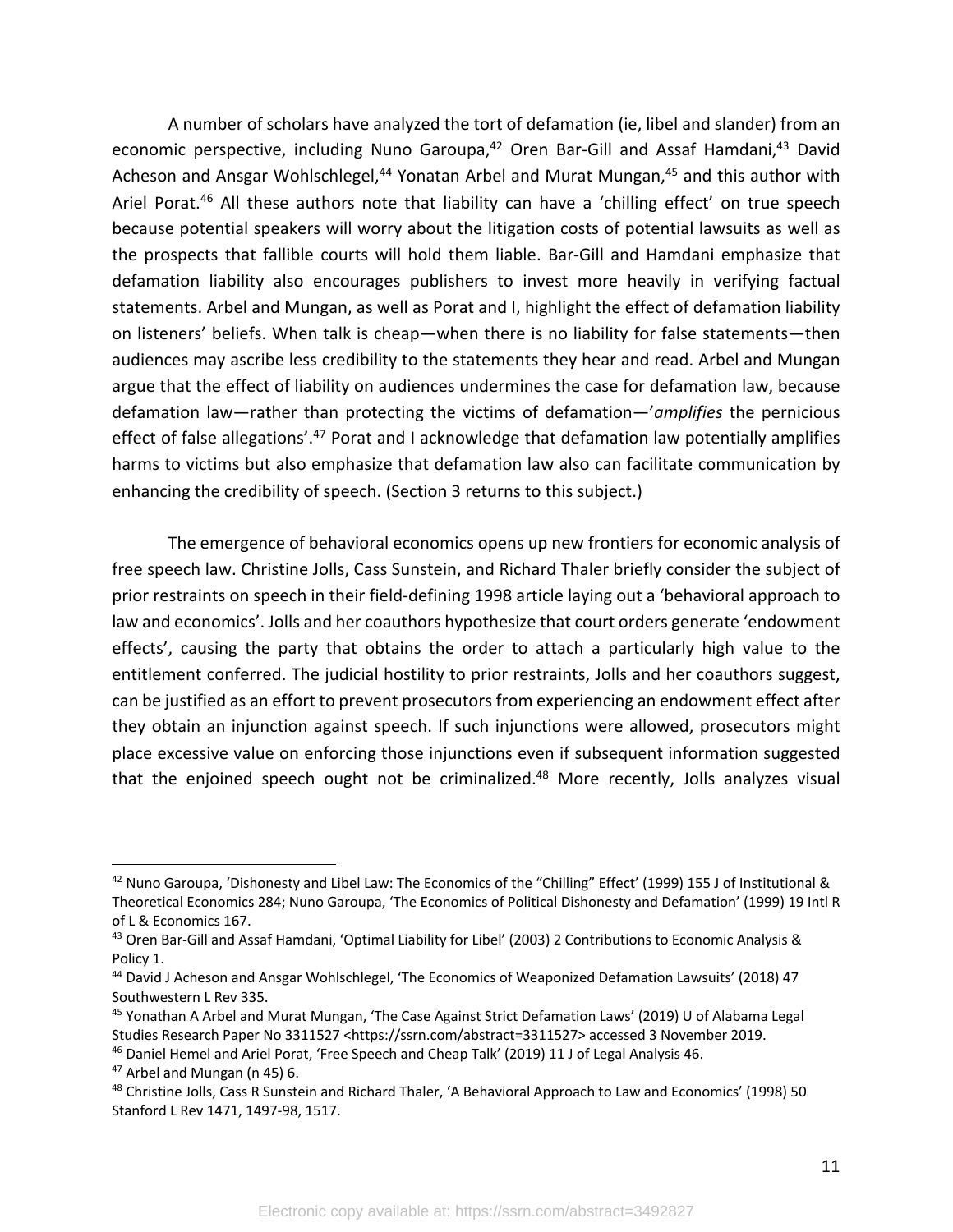elements in legally required communications—such as graphic warning labels on cigarette packages—through a behavioral lens.49

The rise of behavioralism is one—but not the only—'revolution' in economics that has occurred since the early days of L&E. The 'new information economics', discussed presently, is another discipline-redefining development. As the next two sections will seek to show, the implications of the new information economics for the study of free speech are particularly farreaching.<sup>50</sup>

### 2. The New Information Economics

The 'new information economics' is not exactly new anymore. It began, by most accounts, a half-century ago with George Akerlof's 1970 article 'The Market for "Lemons": Quality Uncertainty and the Market Mechanism'.<sup>51</sup> Akerlof argues that under conditions of information asymmetry, low-quality goods can drive high-quality goods out of the marketplace. In these cases, either government intervention or private intervention can increase welfare. He illustrates this point with an extended example involving second-hand automobiles. Akerlof imagines that used-car owners know whether their vehicles are bad cars ('lemons') or good cars (which later literature refers to as 'peaches'). Buyers, however, have no way of knowing whether any given car is a 'lemon' or a 'peach'. They therefore are willing to pay a price reflecting the average quality of used cars on the market—higher than the price of a lemon, but less than the price of a peach. Lemon-owners are very willing to sell their bad cars for that price, but peach-owners are unwilling to sell their well-maintained cars for substantially less than they are worth. Ultimately, the only used cars on the market will be the lemons. That is, '[t]he "bad" cars tend to drive out the good'.<sup>52</sup>

Akerlof refers to this phenomenon as 'adverse selection' and notes examples in markets for insurance, labor, and credit. He then identifies a number of institutions that can counteract

<sup>&</sup>lt;sup>49</sup> Christine Jolls, 'Debiasing Through Law and the First Amendment' (2015) 67 Stanford L Rev 1411. For another perspective on free speech informed by behavioral economics, see Paul Horwitz, 'Free Speech as Risk Analysis: Heuristics, Biases, and Institutions in the First Amendment' (2003) 76 Temple L Rev 1, 26-48.

<sup>&</sup>lt;sup>50</sup> Other contributions to the economic analysis of free speech include Clifford G Holderness, Michael C Jensen and William H Meckling, 'The Logic of the First Amendment' (2000) Harvard Business School NOM Unit Working Paper No 00-01 <https://papers.ssrn.com/sol3/papers.cfm?abstract\_id=215468> accessed 3 November 2019; and Fred S McChesney, 'A Positive Regulatory Theory of the First Amendment' (1988) 20 Connecticut L Rev 355. For another review of the economic literature on free speech, see Hugo M Mialon and Paul H Rubin, 'The Economics of the Bill of Rights' (2008) 10 American L & Economics Rev 1, 6-15. For an economically informed analysis of the social (rather than legal) regulation of speech, see Glenn C Loury, 'Self-Censorship in Public Discourse: A Theory of "Political Correctness" and Related Phenomena' (1994) 6 Rationality & Society 428.

<sup>51</sup> George A Akerlof, 'The Market for "Lemons": Quality Uncertainty and the Market Mechanism' (1970) 84 Q J of Economics 488.

<sup>52</sup> ibid 489.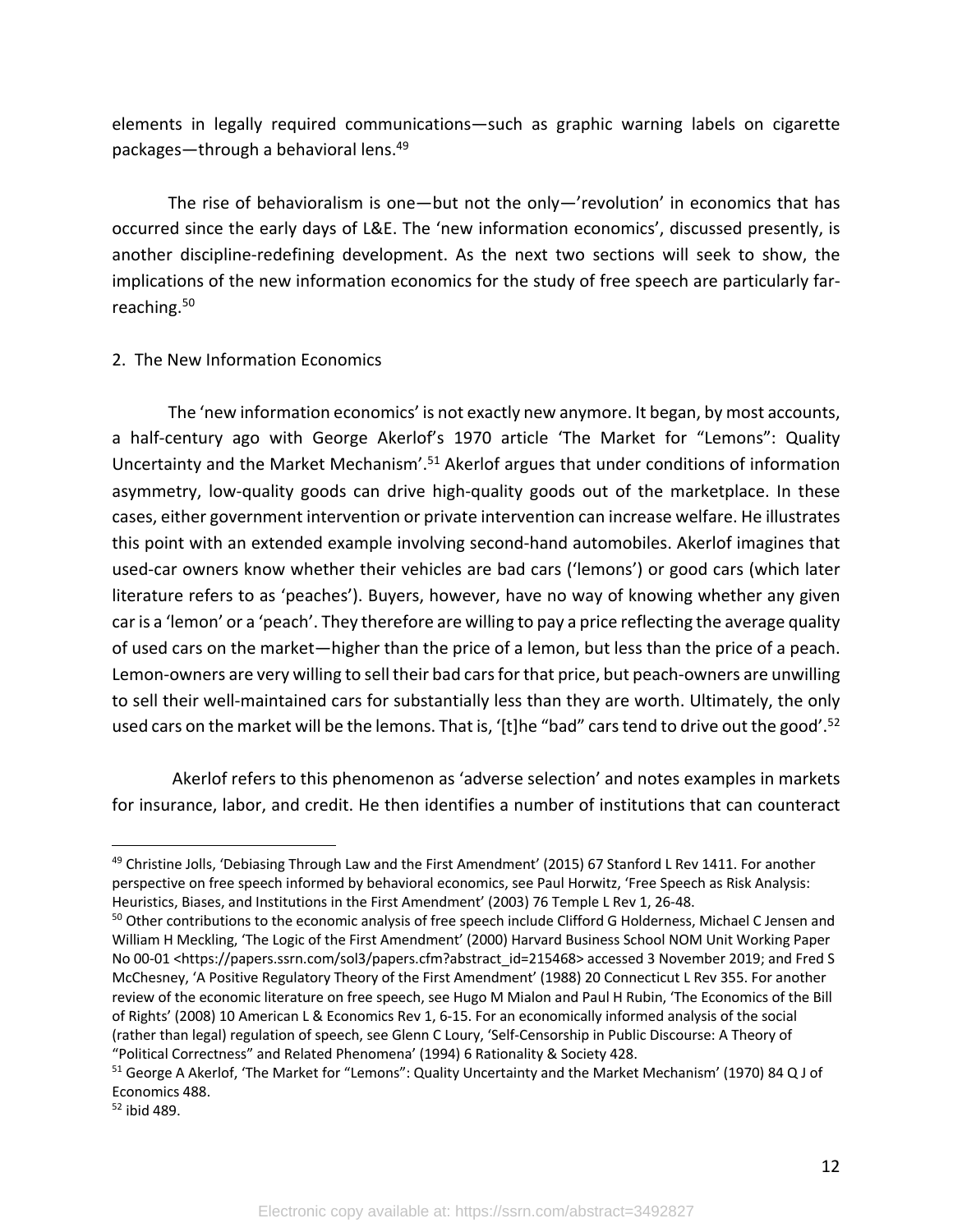the effects of quality uncertainty. Guarantees are one example. A seller may, for example, warrant that a car is a peach and be held liable for damages if it turns out not to be. Another example is reputation. 'Brand names', he observes, 'give the consumer a means of retaliation if quality does not meet expectations', as 'the consumer will then curtail future purchases'. A third is licensing (or certification). A license to practice medicine or law—or a professional degree from a prestigious institution—operates as a certification of proficiency. Akerlof notes that '[t]he high school diploma, the baccalaureate degree, the Ph.D., even the Nobel Prize, to some degree, serve thus function of certification' as well.<sup>53</sup>

Tens of thousands of later papers in economics and other fields cite and build on Akerlof's elegant model. Of particular note, Michael Spence's 1973 essay on 'signaling' posits that educational degrees can serve to distinguish high-quality job applicants ('peaches') from lowquality applicants ('lemons') if the cost of a degree is negatively correlated with productivity (ie, if it is cheaper for a high-quality applicant than for a low-quality applicant to earn a degree).<sup>54</sup> Joseph Stiglitz, among others, has identified 'screening' as an alternative to 'signaling'. <sup>55</sup> An employer may, for example, 'screen' potential employees by offering contingent contracts that require an employee to pay a fine if it turns out that she has overstated her ability. Stiglitz notes that such screening occurs 'in a slightly modified form' relatively routinely: 'Individuals accept low wages while they prove themselves; the low wages today are compensated for by high wages later if they do prove themselves', and '[i]f they do not, the difference between the low wages and what they could have obtained elsewhere acts as a fine'. <sup>56</sup> The difference between 'signaling' and 'screening' is that signals are transmitted by the better-informed party (in Spence's case, the employee who knows that she is highly productive and obtains a degree to show it) while screens are set by the less-informed party (in Stiglitz's case, the employer who seeks to distinguish highquality and low-quality workers).<sup>57</sup>

Despite the large and growing literature inspired by Akerlof's initial article, one passage in 'The Market for "Lemons"' has gone almost entirely unexplored. Akerlof notes that under conditions of asymmetric information, governmental or private institutions can intervene to enhance welfare. He then writes: 'By nature, however, these institutions are nonatomistic, and therefore concentrations of power—with ill consequences of their own—can develop.'<sup>58</sup> Only a

<sup>53</sup> ibid 499-500.

<sup>&</sup>lt;sup>54</sup> Michael Spence, 'Job Market Signaling' (1973) 87 Q J of Economics 355.

<sup>&</sup>lt;sup>55</sup> Joseph E Stiglitz, 'The Theory of "Screening" Education, and the Distribution of Income' (1975) 65 American Economic R 283.

<sup>56</sup> ibid 292.

<sup>&</sup>lt;sup>57</sup> See John G. Riley, 'Silver Signals: Twenty-Five Years of Screening and Signaling' (2001) 39 J of Economic Literature 432, 443-444.

<sup>58</sup> Akerlof (n 51) 488.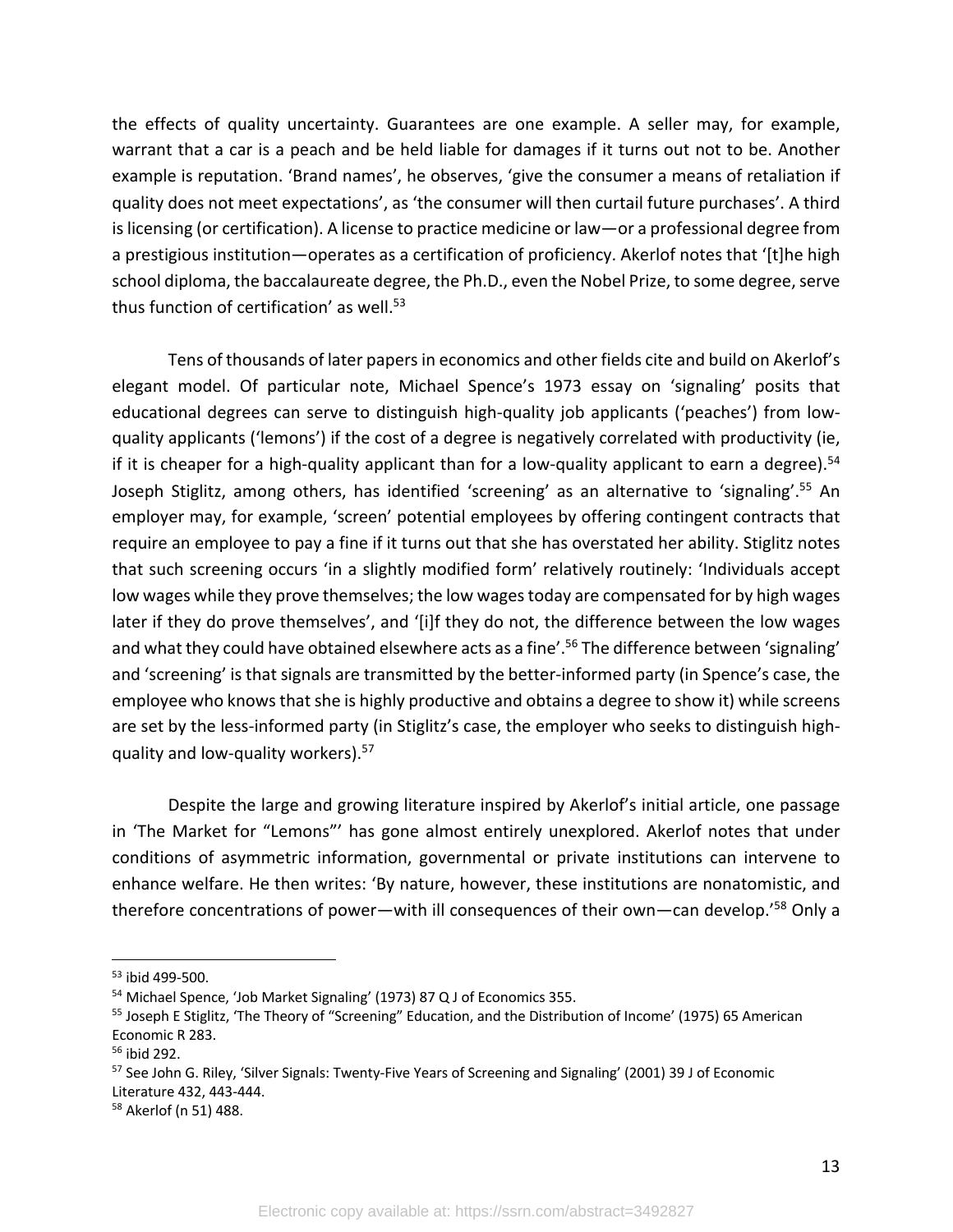few subsequent papers—and none in mainline economics journals—have sought to make sense of this remark. 59

Competition is 'atomistic' when markets are characterized by large numbers of small sellers who lack market power. Akerlof appears to be saying that the institutions that can resolve adverse selection problems necessarily *will* have market power. In the used car context, CarMax buys up old vehicles and stakes its reputation on its claims about quality. In the licensing context, JD and MD degrees signal proficiency only because not everyone can get one—or, at least, not everyone can get one from an accredited medical school or law school. The Liaison Committee on Medical Education and the American Bar Association are near-monopolies in the US medical and law school contexts. Warranties—which are another way for sellers to address information asymmetries—do not depend upon private-sector monopolies or oligopolies, but they do depend upon courts. We can think of courts as monopolists (or, perhaps more accurately, oligopolists<sup>60</sup>) in the market for warranty enforcement. In all of these contexts, the solution to the adverse selection problem results in the aggregation of power in the hands of institutions that are sheltered from market competition. The implications of these power concentrations in the speech context will be considered below.

### 3. On Liberty and Lemons

The canonical papers by Akerlof, Spence, and Stiglitz all focus on information asymmetries in markets for goods and services. Their insights apply equally, though, to information asymmetries in the market for information itself. We might imagine speakers as 'sellers' and listeners as 'buyers', with falsehoods as 'lemons' and truths as 'peaches'. In general (though not always), truths are more expensive to produce than falsehoods.  $61$  Listeners, we also generally assume, prefer truths.<sup>62</sup> Listeners, though, cannot easily distinguish truths from falsehoods

<sup>59</sup> See Glenn Fox, 'Asymmetric Information and Market Failure: A Market Process Perspective' [2016] J of Prices & Markets 11 <http://pricesandmarkets.org/wp-content/uploads/2016/11/Asymmetric-Information-and-Market-Failure-A-Market-Process-Perspective-by-Fox.pdf> accessed 3 November 2019; Mark Steckbeck and Peter Boettke, 'Turning Lemons into Lemonade: Entrepreneurial Solutions to Adverse Selection Problems in E-Commerce' in Jack Birner and Pierre Garrouste (eds), *Markets, Information and Communication: Austrian Perspectives on the Internet Economy* (Routledge 2003).

 $60$  Not only is there interjurisdictional competition among courts, but there is also competition between courts and private-sector arbitrators. The 'market for lemons' problem reappears in the market for arbitration services, where parties rely on the reputations of individual arbitrators and certification by bodies such as the American Association of Arbitration and the International Centre for Dispute Resolution.

 $61$  The costs of producing 'truths' are sometimes monetary and sometimes psychic. For example, a truth producer may have to incur the psychic costs of conveying information that clashes with her own values or worldview. A producer of falsehoods, by contrast, can avoid that cost by always saying what she finds ideologically congenial.  $62$  Writing nearly three decades ago, David Strauss thought it a 'fair generalization that no rational person ever wants to act on the basis of a false statement of fact'-or, at least, any exceptions to this generalization 'seem too unusual and peripheral to implicate the basic institutional structure governing freedom of expression'. David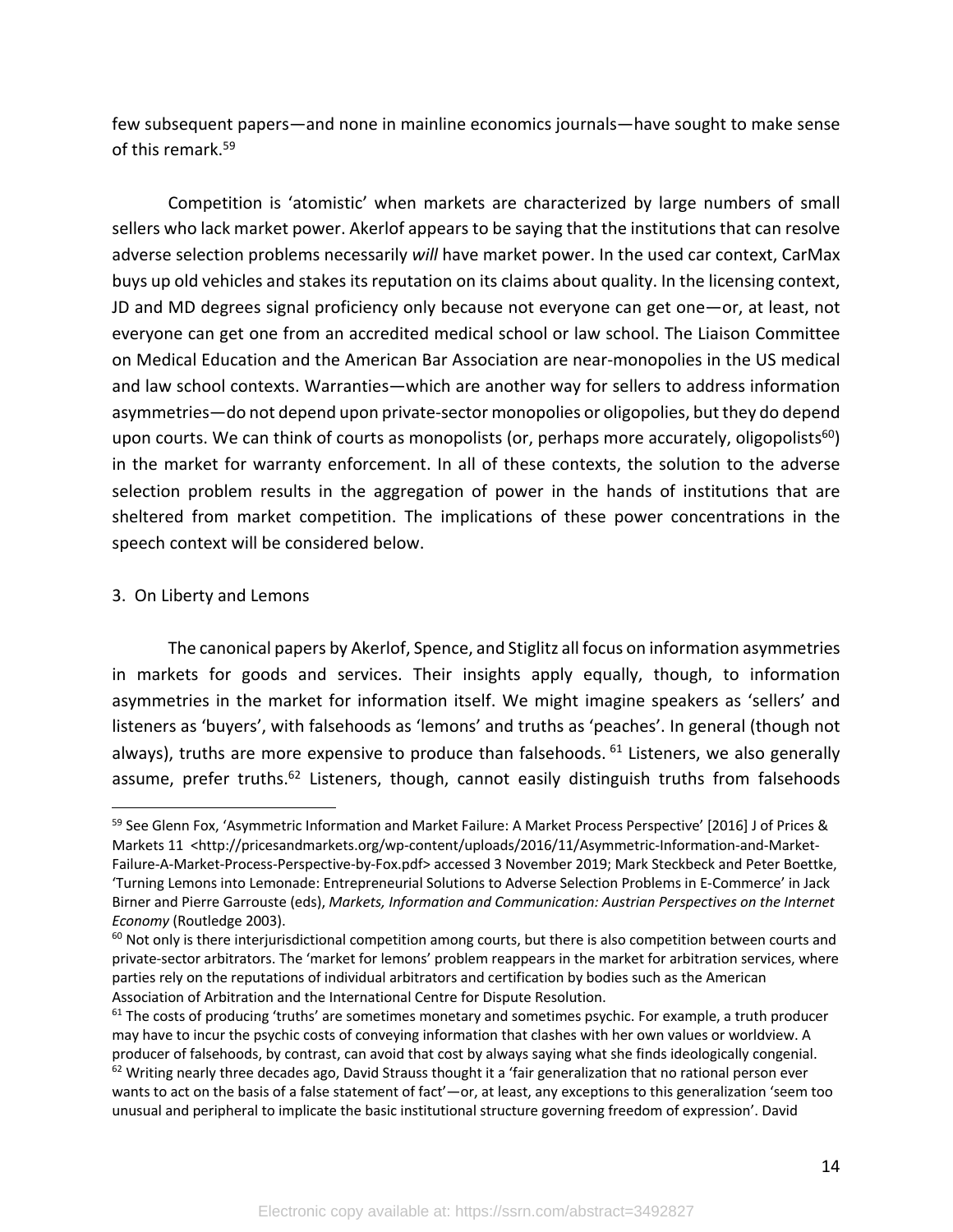themselves. (If listeners already knew what was true and what was false, then speech would carry no informational value.) As the share of speech that is false rises, listeners will be willing to pay less for it (note that 'payment' here can refer to monetary payments such as magazine and newspaper subscriptions or to payments that take other forms, such as political support or esteem). Truthtellers, then, will be less willing to bear the high cost of producing truth given the low price. Bad speech will tend to drive out the good.

The previous paragraph's dystopian view of information markets is, to be sure, heavily stylized. We may today live in an ocean of 'fake news', but truth has not vanished from the earth. (Nor, for that matter, have high-quality used cars.) Starting from the stylized model, though, helps us identify the institutions that address information asymmetries in familiar information markets. Each of the institutions that Akerlof mentions—warranties, reputation, and licensing/certification—have analogues in the speech context.

## A. Warranties and Liability

Warranties in information markets take several forms. Occasionally, a speaker will explicitly warrant that her statement is true and promise to pay a sum certain to anyone who proves her wrong. The canonical example is *Carlill v Carbolic Smoke Ball Co*, in which the manufacturer of a 'smoke ball' averred that its product could prevent viral infections and promised to pay £100 to anyone who used it as directed and contracted the cold or the flu afterwards. One Ms. Carlill did so, caught the flu, and sued. The court held that the manufacturer's 'prove-me-wrong' offer was a valid offer that Ms. Carlill accepted, resulting in an enforceable contract.63 A well-known American analogue is *James v Turilli*, in which Rudy Turilli, the operator of a museum devoted to bank and train robber Jesse James, claimed that the outlaw had lived with Turilli in a house in Missouri until the 1950s. (James, by all other accounts, died in

Strauss, 'Persuasion, Autonomy, and Freedom of Expression' (1991) 91 Columbia LR 334, 336 & n.77. Subsequent years have led many to doubt that claim. See, for example, Michiko Kakutani, *The Death of Truth: Notes on Falsehoods in the Age of Trump* (Tim Duggan Books, 2018). Experimental evidence suggests that substantial numbers of individuals do seek out truth and update their beliefs accordingly, though results are heavily contextdependent. See, for example, Geoffrey L. Cohen, Joshua Aronson, and Claude M. Steele, 'When Beliefs Yield to Evidence: Reducing Biased Evaluation by Affirming the Self' (2000) 26 Personality & Social Psychology Bulletin 1151; Lisa Farman et al, 'Finding the Truth in Politics: An Empirical Validation of the Epistemic Political Efficacy Concept' (2018) 26 Atlantic J of Communication 1; Raymond James Pingree, Dominique Brossard, and Douglas M. McLeod, 'Effects of Journalistic Adjudication on Factual Beliefs, News Evaluations, Information Seeking, and Epistemic Political Efficacy' (2014) 17 Mass Communication & Society 615; and Axel Westerwick, Steven B. Kleinman, and Silvia Knobloch-Westerwick, 'Turn a Blind Eye If You Care: Impacts of Attitude Consistency, Importance, and Credibility on Seeking of Political Information and Implications for Attitudes' (2013) 63 J of Communication 432. In any event, the empirical claim that 'listeners prefer truths' is likely not essential to the case for greater speech regulation. If the claim turns out to be false, then the idea that an unbridled marketplace of ideas will bring truths to the top seems suspect from the start. <sup>63</sup> [1893] 1 QB 256.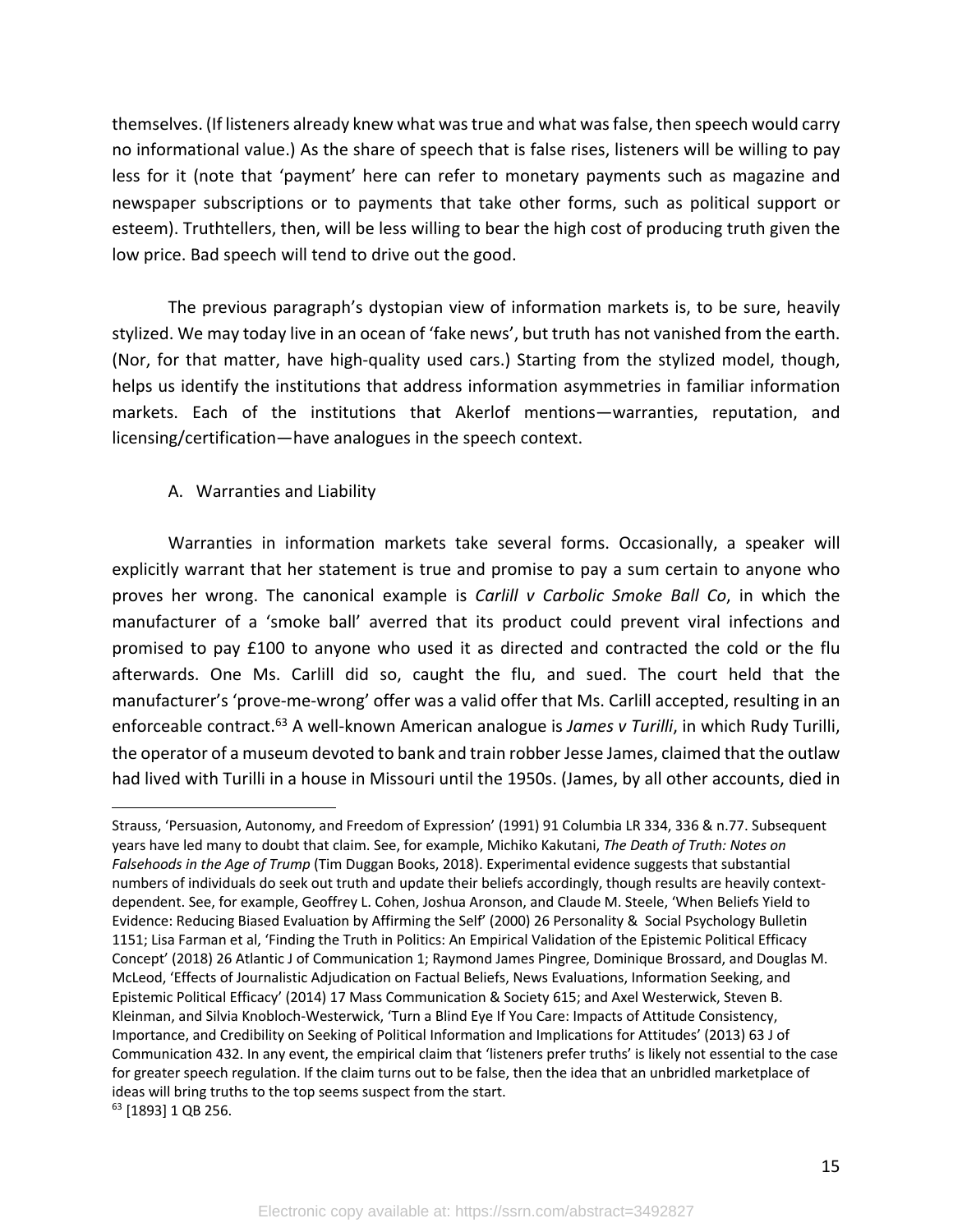a shootout in 1882.) Turilli offered a \$10,000 reward to anyone who could prove his claim wrong. James's daughter-in-law and grandchildren accepted the offer, established the falsity of Turilli's assertion, and sought to collect the reward. A Missouri court ordered him to pay.<sup>64</sup>

While the 'smoke ball' case and the Jesse James case are not the only examples, 'proveme-wrong' offers remain relatively rare. In some cases, courts have refused to enforce them.<sup>65</sup> Daniel O'Gorman argues that prove-me-wrong offers 'are usually not supported by consideration and are therefore typically not enforceable as a unilateral contract'.<sup>66</sup> The US Court of Appeals for the Eleventh Circuit recently considered a defense lawyer's \$1 million prove-me-wrong offer to anyone who could show that his client could have travelled from Atlanta's Hartsfield-Jackson airport to a murder scene as quickly as the prosecution's timeline alleged. A law student tried to take up the offer and recorded himself making the journey within the prosecution'stwenty-eightminute timeframe. The court refused to enforce the warranty. 'The exaggerated amount of 'a million dollars'—the common choice of movie villains and schoolyard wagerers alike—indicates that this was hyperbole,' the court said. $67$ 

Aside from explicit prove-me-wrong offers, another way that speakers effectively 'warrant' the truth of their statements is by speaking against a background of defamation liability. When defamation liability potentially applies, a speaker's reputation-damaging statement about another operates as a warranty that the statement is true and binds the speaker to pay damages if it turns out not to be. Defamation liability can thus enhance the credibility of speech, which then may boost the price that listeners are willing to pay and encourage more true information to be generated. Ariel Porat and I have termed this the 'warming effect' of defamation, in contrast to the better known 'chilling effect'. Defamation law's 'chilling' and 'warming' effects cut in opposite directions, and the net effect of defamation on the quantity of speech is therefore ambiguous. Porat and I conclude that US Supreme Court case law on defamation—which, in the name of free speech, significantly limits the scope of liability—may be counterproductive if the goal of the First Amendment's free speech clause is to facilitate speech.<sup>68</sup>

Warranties and liability do not, importantly, avoid Akerlof's concerns regarding 'concentrations of power' produced by institutional solutions to asymmetric information. Instead, they vest courts with the concentrated power to decide what statements are true and false for purposes of prove-me-wrong offers and defamation. 'Ill consequences' will follow, as

<sup>64</sup> *James v Turilli*, 473 S W 2d 757 (1971).

<sup>65</sup> See, for example, *Cudahy Junior Chamber of Commerce v Quirk*, 165 N W 2d 116 (1969).

<sup>&</sup>lt;sup>66</sup> Daniel P O'Gorman, "'Prove Me Wrong" Cases and Consideration Theory' (2015) 23 George Mason L Rev 125, 125.

<sup>67</sup> *Kolodziej v Mason*, 774 F 3d 736, 741 (2014).

<sup>68</sup> Hemel and Porat (n 46) 66-72.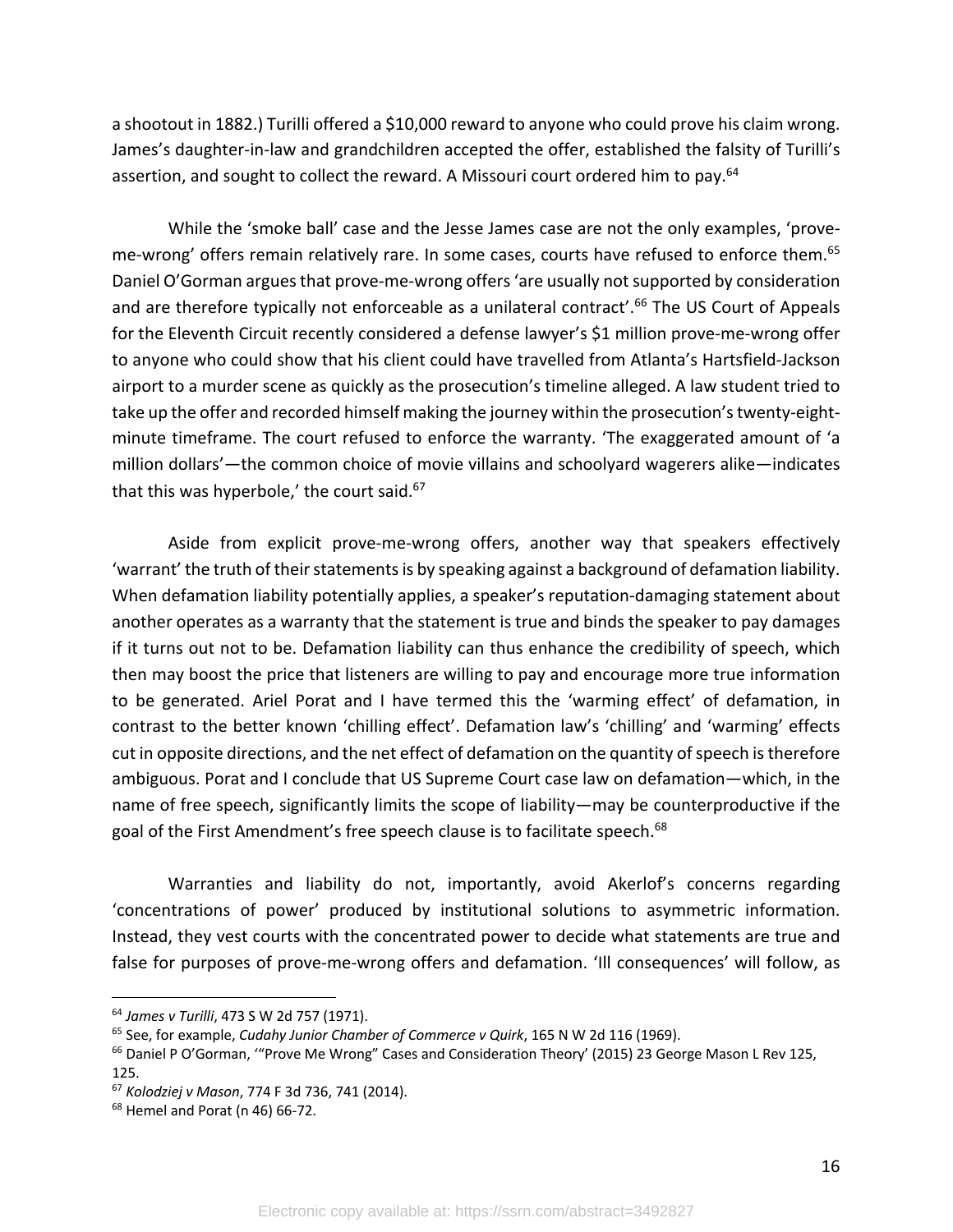Akerlof warns, if courts are biased against particular viewpoints. As we shall soon see, though, the alternatives to judicial speech regulation will entail power concentrations of a different sort.

# B. Reputation

Reputation is, as noted by Akerlof, an alternative institution for addressing quality uncertainty. It is perhaps the mechanism most often used for quality assurance in the marketplace for information and ideas. We in the United States rely on the *New York Times*, the *New Yorker*, and National Public Radio to provide accurate information about national and world events. We trust the *New England Journal of Medicine* for health information and *Consumer Reports* for product information. Each of these institutions stakes its reputational capital on the information that it publishes. We trust these institutions because we believe they have implemented rigorous verification processes and because they have a lot to lose if they get facts wrong.

Reliance on private-sector institutions with high reputational capital poses problems of its own. Sometimes, the institutions in which we place our trust fail to live up to their reputations for accuracy. Consider, for example, the *New York Times*' publication of what its editors later described as 'misinformation' regarding the development of weapons of mass destruction by Iraqi dictator Saddam Hussein.69 Apart from inaccuracies (which are inevitable in at least some instances, even if the Iraq weapons-of-mass-destruction one was not), reliance on highreputation institutions results in the 'concentrations of power' of which Akerlof warned. The publisher and editors of the *New York Times*—and their counterparts at other high-reputation institutions—exert enormous influence over intelligent discourse and informed thought. Even if the people who occupy these roles are for the most part talented and well-meaning, we may nonetheless be concerned about the control over information markets exercised by individuals who are neither democratically elected nor broadly representative of the backgrounds, viewpoints, and concerns of the general population.

The discussion here highlights the tradeoff between liability and reputation in information markets. Liability—whether in the form of warranty enforcement or defamation law—allocates authority to courts to distinguish fact from fiction. Reliance on reputation makes institutions with high reputational capital the arbiters of truth. The tradeoff is, as Akerlof emphasizes—ultimately unavoidable when consumers (whether of goods and services or of information and ideas) cannot readily ascertain quality.

<sup>69</sup> Editorial, 'From the Editors; The Times and Iraq' *New York Times* (New York, 26 May 2004) 10.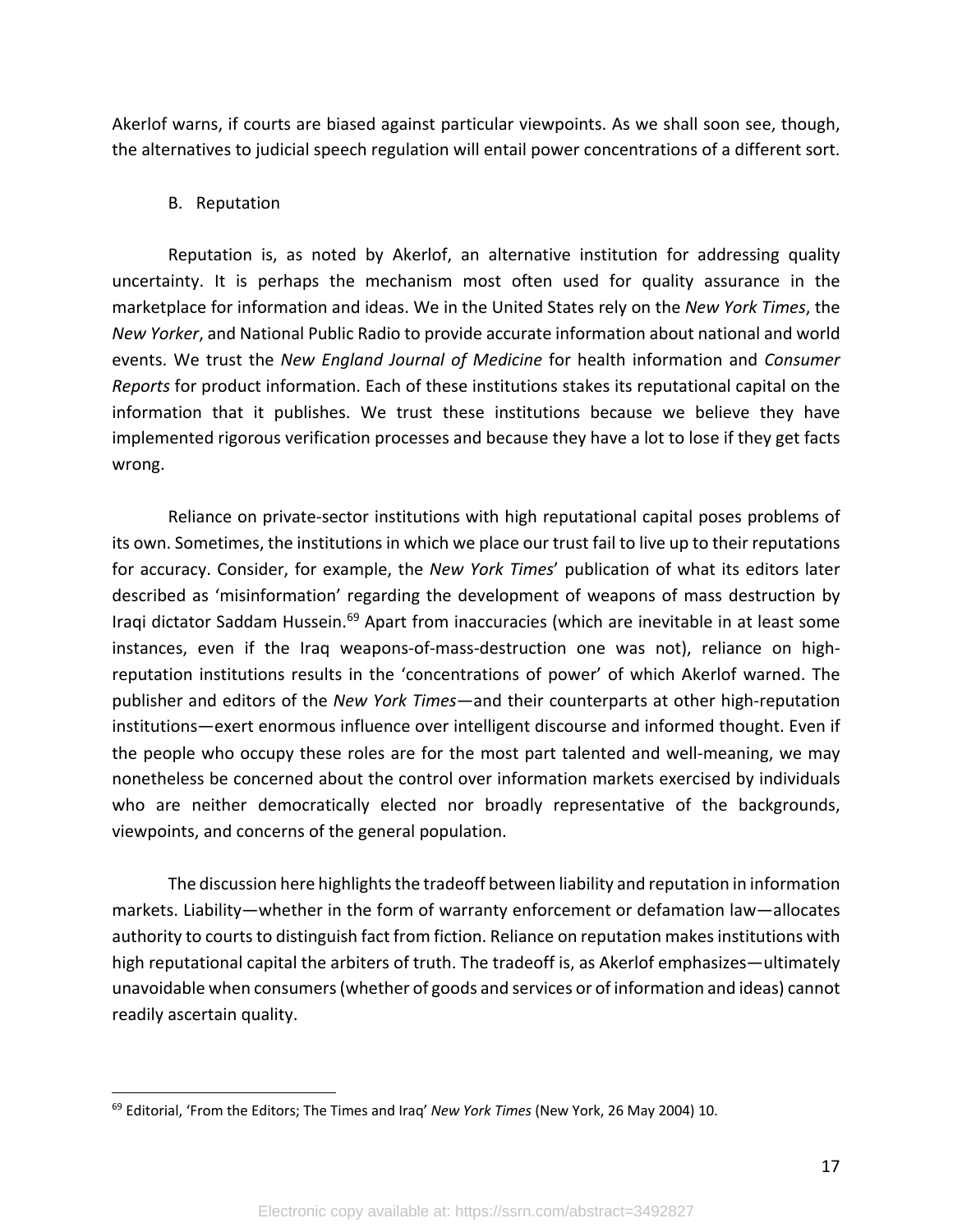### C. Licensing and Certification

Licensing and certification are the last set of institutional responses to the 'market for lemons' problem that Akerlof considers, and here too, there are information market analogues. Journalism degrees might be thought of as certificates of truth-seeking proficiency, though at least in the United States, journalism degrees have not come to play the same certification role that the JD, MBA, and MD do in law, business, and medicine (respectively). Journalism awards such as the Pulitzer Prize serve an ex post certification function. The Federal Communications Commission's 'fairness doctrine' formerly required radio and television stations—as a condition for their licenses—to provide accurate coverage of opposing views, $70$  though the commission later concluded that 'the fairness doctrine chills speech' and therefore abandoned it in 1987.<sup>71</sup>

Licensing and certification play larger roles in some other information markets. Since December 2017, the Independent Press Standards Organisation (IPSO) in the United Kingdom has maintained an optional licensing system for newspapers and magazines. IPSO members must adhere to an 'Editor's Code', which sets forth standards related to accuracy and respect for personal privacy. Individuals can complain to IPSO about inaccurate reports, privacy invasions, and other code violations. If IPSO finds that a member publication has violated the Editor's Code, it can require the publication to print a correction and impose a fine of up to £1 million. (The kitemark can thus be understood as both a certification and as a warranty.) Publications that are members of IPSO can carry the organization's 'kitemark', a symbol that denotes adherence to the Code. IPSO has sought to educate the British public about the meaning of the kitemark through advertisements with slogans such as 'FAKE NEWS NOT WELCOME WHERE YOU SEE THIS MARK.' 72

Most newspapers and magazines in the United Kingdom have signed up to the IPSO certification regime. Illustrating the substitutability between reputation and other institutions for addressing quality uncertainty, however, the *Guardian*, *Independent*, and *Financial Times*—three of the British newspapers with the highest reputational capital—have opted not to join.<sup>73</sup> A sympathetic understanding of these newspapers' choices is that they believe they can overcome the 'market for lemons' problem on the basis of their reputational stores without the additional

<sup>70</sup> See *Red Lion Broadcasting Co v Federal Communications Commission*, 395 US 367 (1969).

<sup>71</sup> *Syracuse Peace Council v Federal Communications Commission*, 2 FCC Rcd 5043, 5057 (1987).

<sup>72</sup> Charlotte Tobitt, 'Press Regulator IPSO Launches Newspaper Ad Campaign To Say "Fake News Is Not Welcome" in Its Members' Publications' *Press Gazette* (London, 30 April 2018) <https://www.pressgazette.co.uk/pressregulator-ipso-launches-newspaper-ad-campaign-to-say-fake-news-is-not-welcome-in-its-members-publications> accessed 3 November 2019.

<sup>73</sup> Independent Press Standards Organisation, 'Complaints' (*IPSO*, 2018) <https://www.ipso.co.uk/faqs/complaints> accessed 20 October 2019.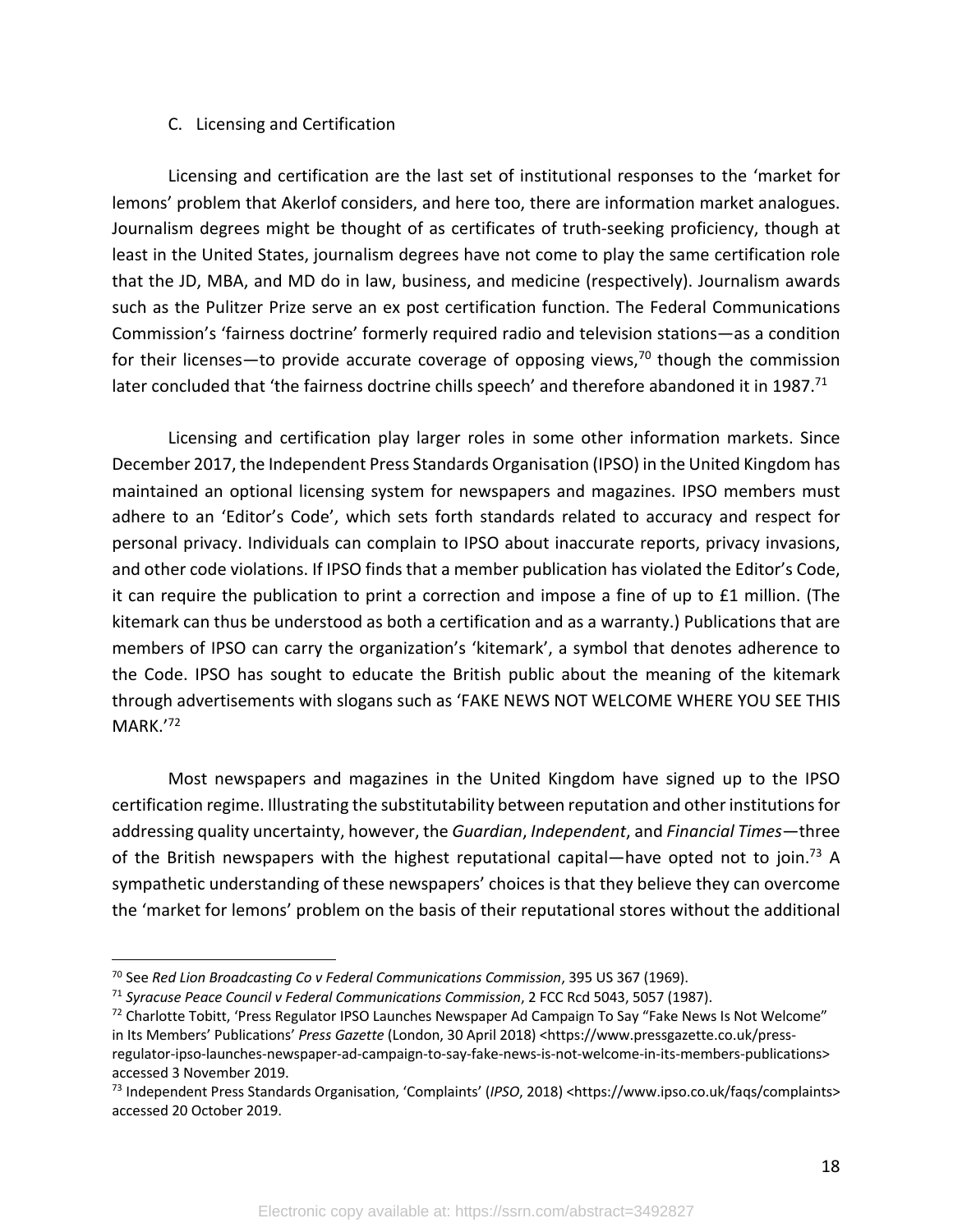credibility that IPSO membership potentially brings. A more cynical view is that they see IPSO's kitemarking system as a threat to their own oligopolistic power in the market for trustworthy news.

## D. Signaling and Screening

The emergent state of affairs in the United Kingdom—with most publications making use of certification and a handful resting on reputation—can be analyzed in 'signaling' and 'screening' terms. A regime of opt-in liability potentially can 'screen' speakers who know more about their own type than the regulator does. The IPSO system in the United Kingdom is binary (opt-in or opt-out), but we also could imagine multiple levels of liability, with speakers who know themselves to be more accurate opting for higher liability levels. Each level would be associated with a mark or other designation that serves as a 'signal' of quality. Ideally, the system would result in what the new information economics describes as a 'separating equilibrium': the highest quality speakers ('peaches') would opt into the highest level of liability; the lowest quality speakers ('lemons') would opt for the lowest level; and speakers of the intermediate quality type (call them 'melons') would opt for more liability than the lemons but less than the peaches.

Signaling and screening efforts do not always result in separating equilibria, however. Speakers of different types may opt for the same level of liability—a phenomenon known in the literature as a 'pooling equilibrium'. For example, purveyors of 'fake news' as well as highreputation speakers both might opt out of the regulatory regime—the former because they are worried about liability, the latter because they think they can convey information credibly without the boost from certification. High-reputation speakers might even have an incentive to disrupt separating equilibria because effective signaling and screening may erode the value of reputational capital.

The potential role of law as a facilitator for signaling and screening in markets for information is a subject that merits additional investigation, and the discussion here is exploratory rather than exhaustive. The key points are (a) that one size need to fit all,<sup>74</sup> (b) that multiple liability levels with an option for speakers to choose among them might have information revelation benefits, and (c) that designing a menu of liability options that produces a separating equilibrium among speakers will require much thought—and perhaps a certain amount of trial and error as well. Such a system could go some way toward deconcentrating power in the market for information, as both courts (or as in IPSO's case, an industry self-

<sup>74</sup> Breton and Wintrobe say that 'the *same* set of regulations' must 'be consistently applied to all statements' in 'any ideas market'. Breton and Wintrobe (n 8) 220. The discussion here (and the experience in the United Kingdom) illustrates that this is indeed not the case.